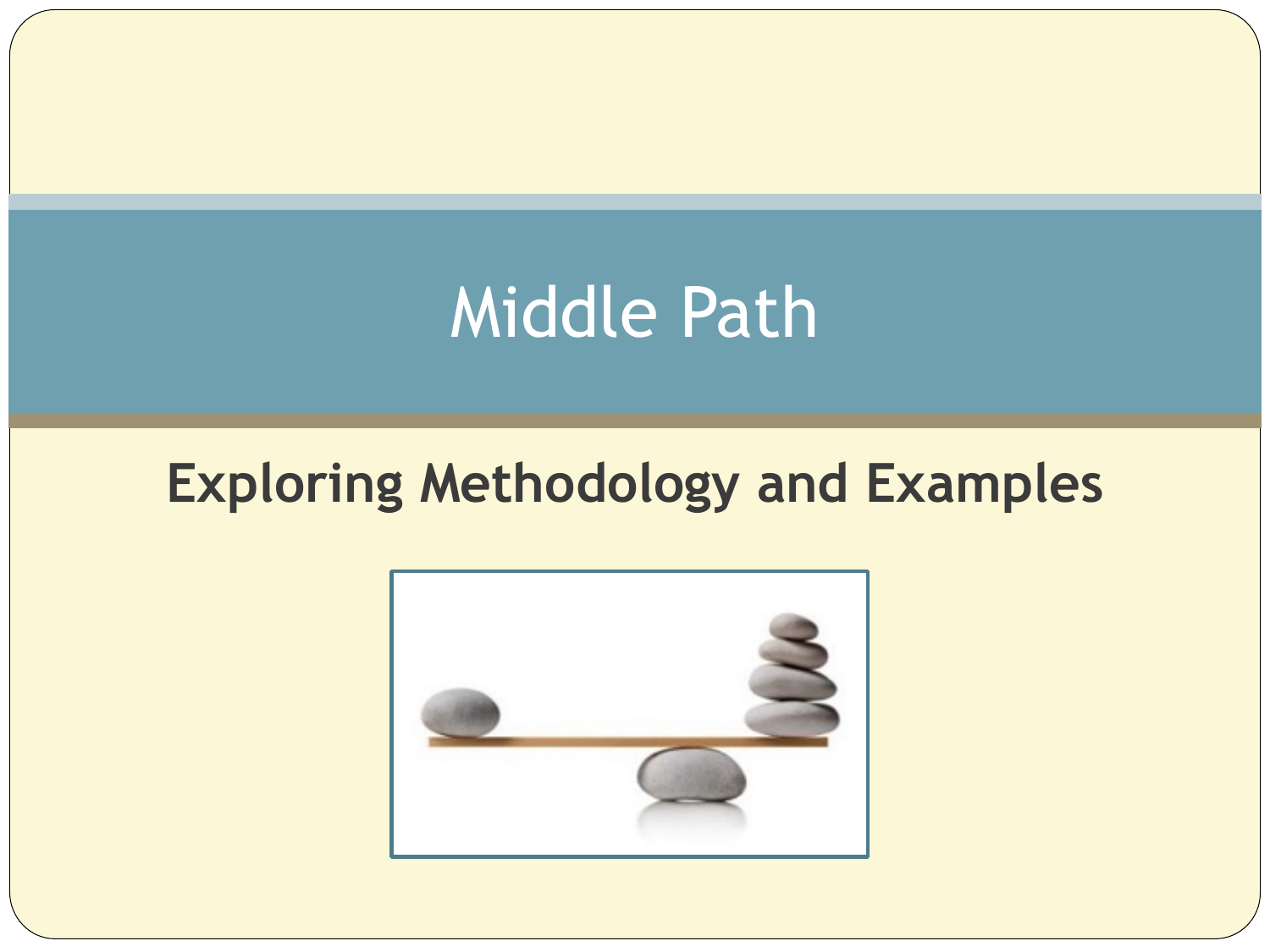### Presenters

#### • David Lively

- Vice President of Sales and Marketing
- Organically Grown Company, Eugene Oregon
- dlively@organicgrown.com
- **Lynn Coody** 
	- Policy Analyst
	- Organic Agsystems Consulting, Eugene Oregon
	- LynnCoody@cs.com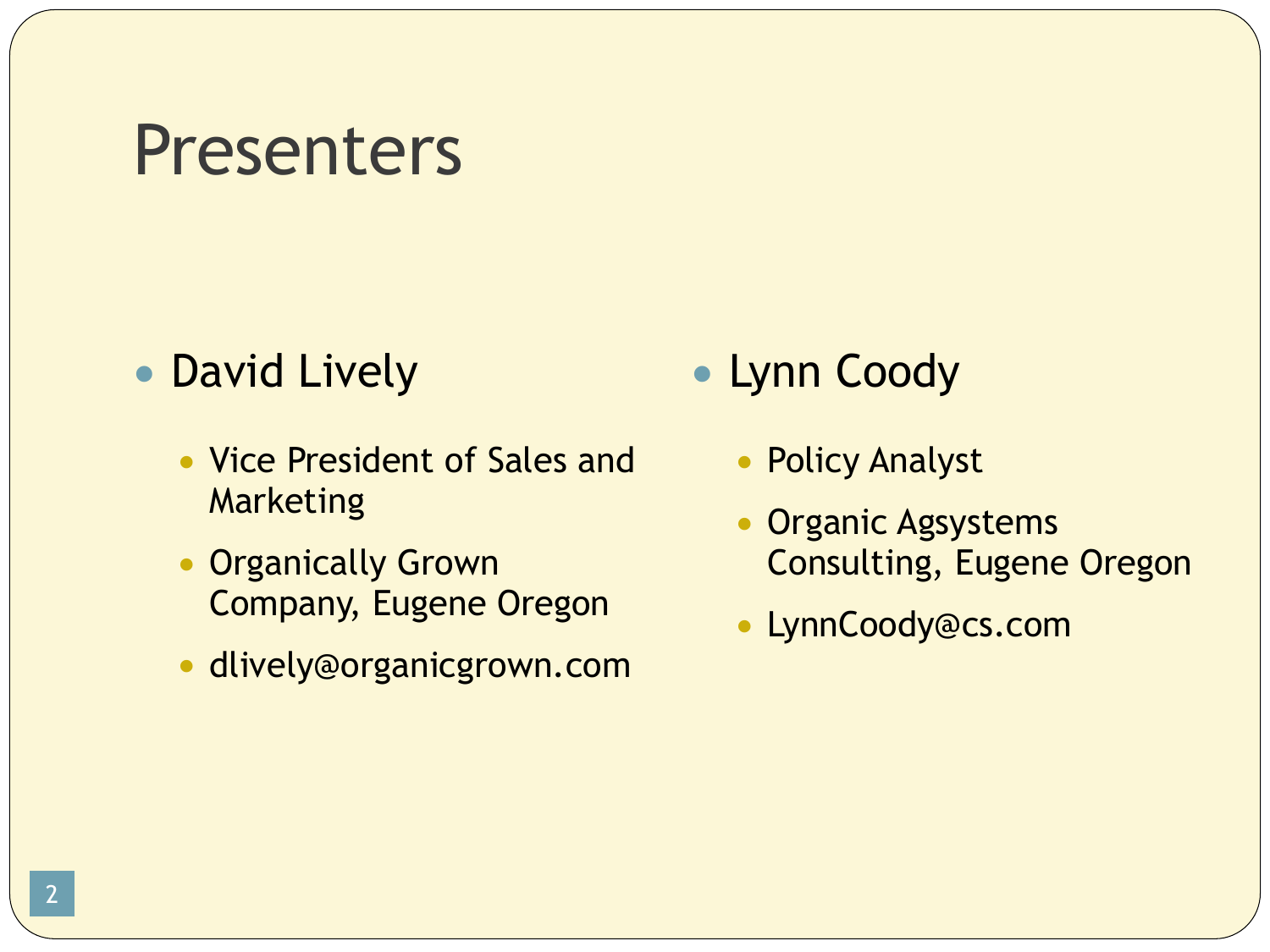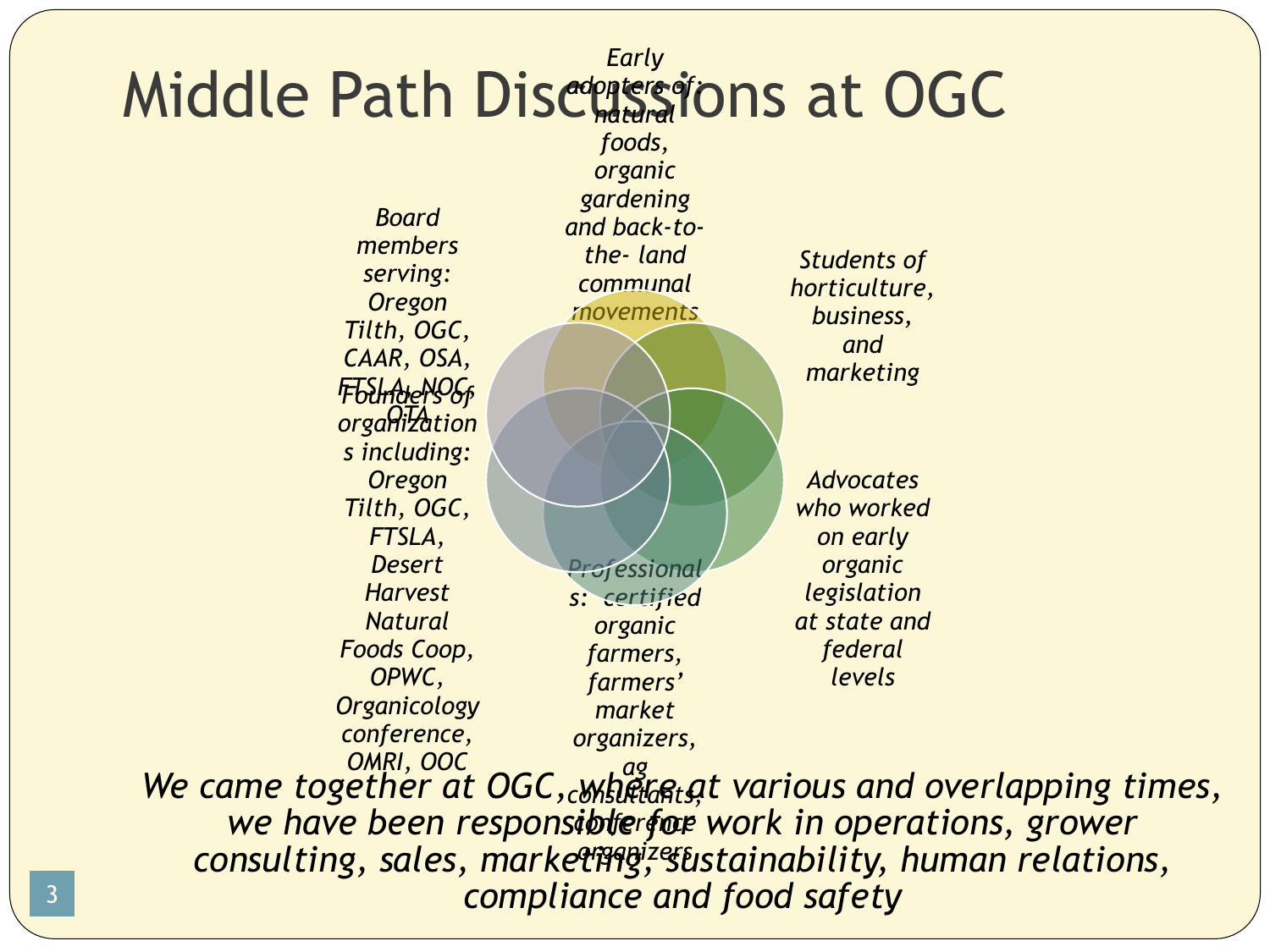#### A Familiar Approach to Finding a Way Forward



4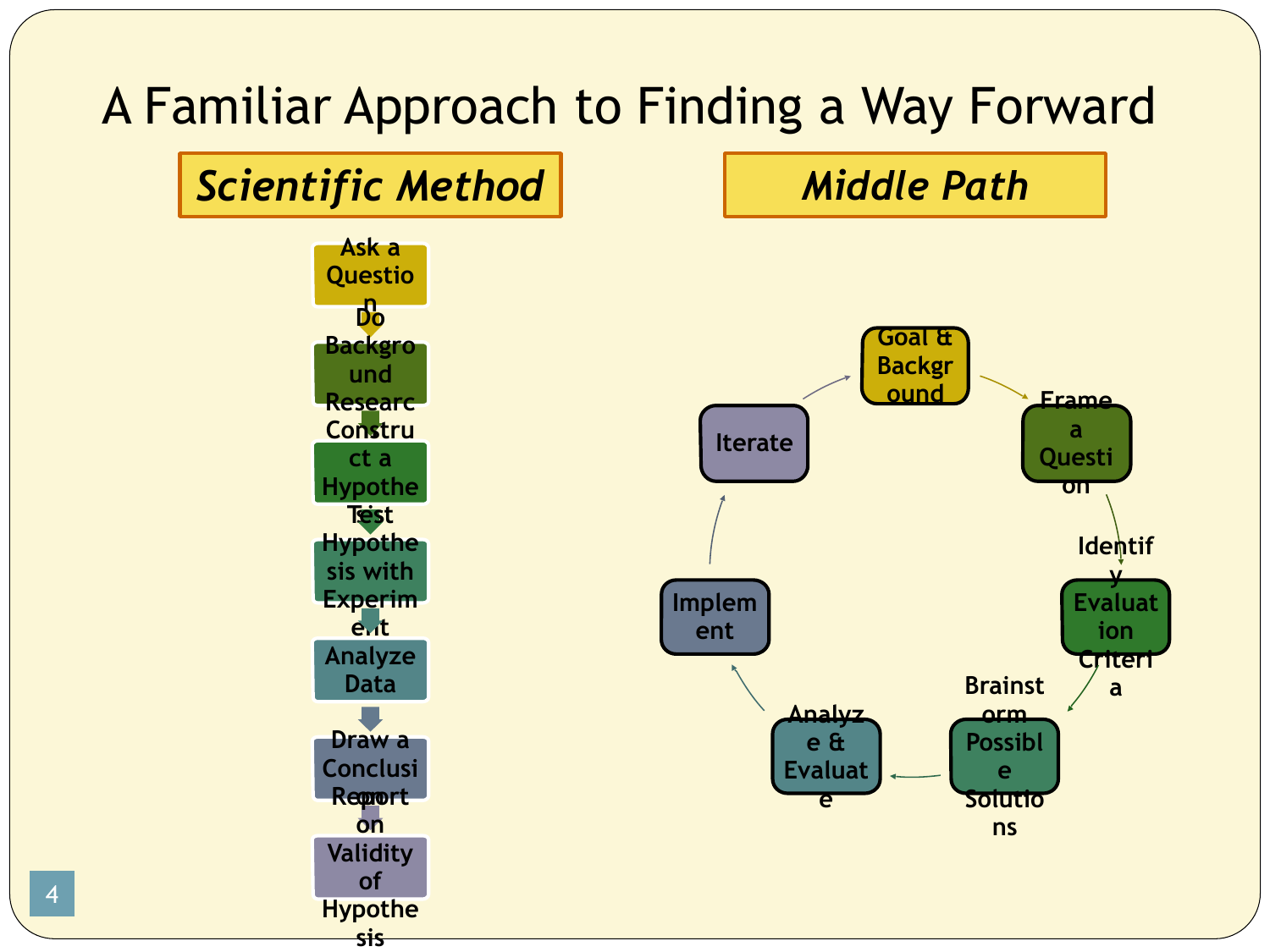# Current *and* Future Improvements

- The evolution of Organic Agriculture requires:
	- Relentless yet patient efforts at improvement of practices and standards
	- Accomplished with a view not only of the problem at hand…
	- But also to the requirement that current solutions must *also* provide a pathway to further improvement in the future



**UDTEHD.COM** 

Jasper Johns Imerican Artist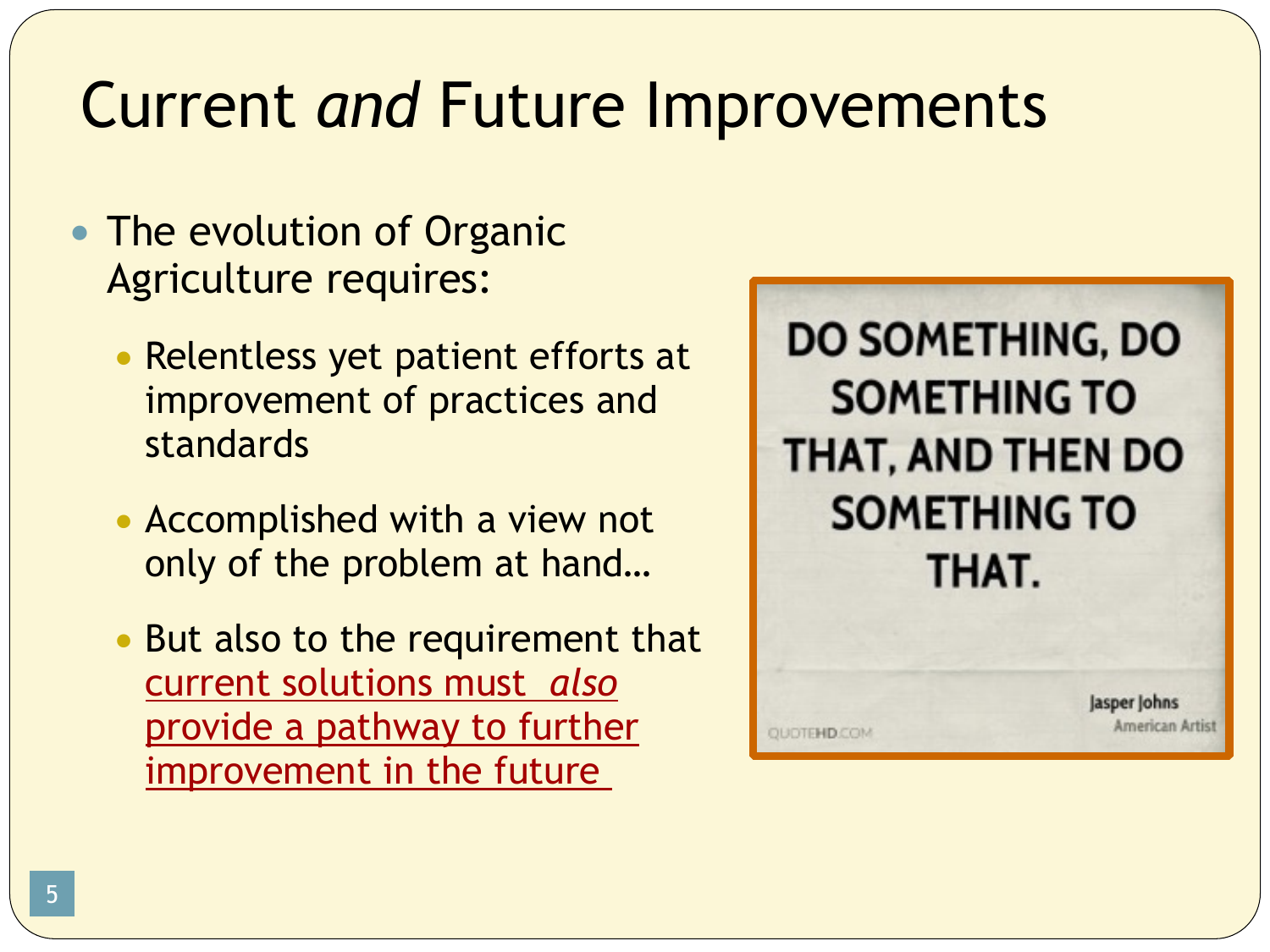# Current *and* Future Improvements

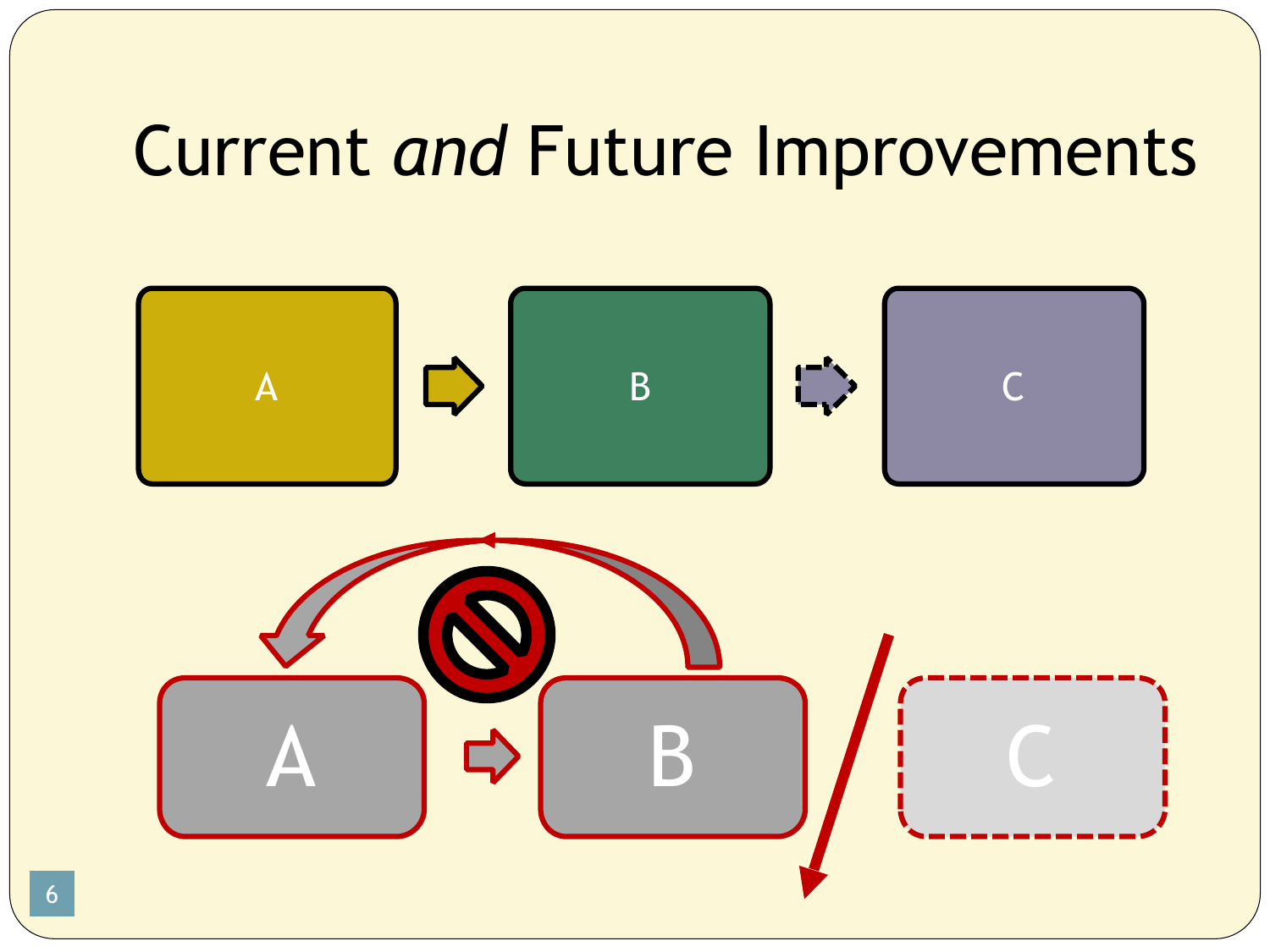# Promoting Middle Path

- Create a community of organizations and individuals that accept the Middle Path as best practice and who sign on to support this approach to deliberation.
- During deliberations on trade issues, members of the Middle Path Community inform their fellow participants that they will use Middle Path methodology in developing their own positions
- When deliberations include participants who are not part of the Community, question options that take us backward or forestall further progress and inquire about the assumptions and motivations behind these options.

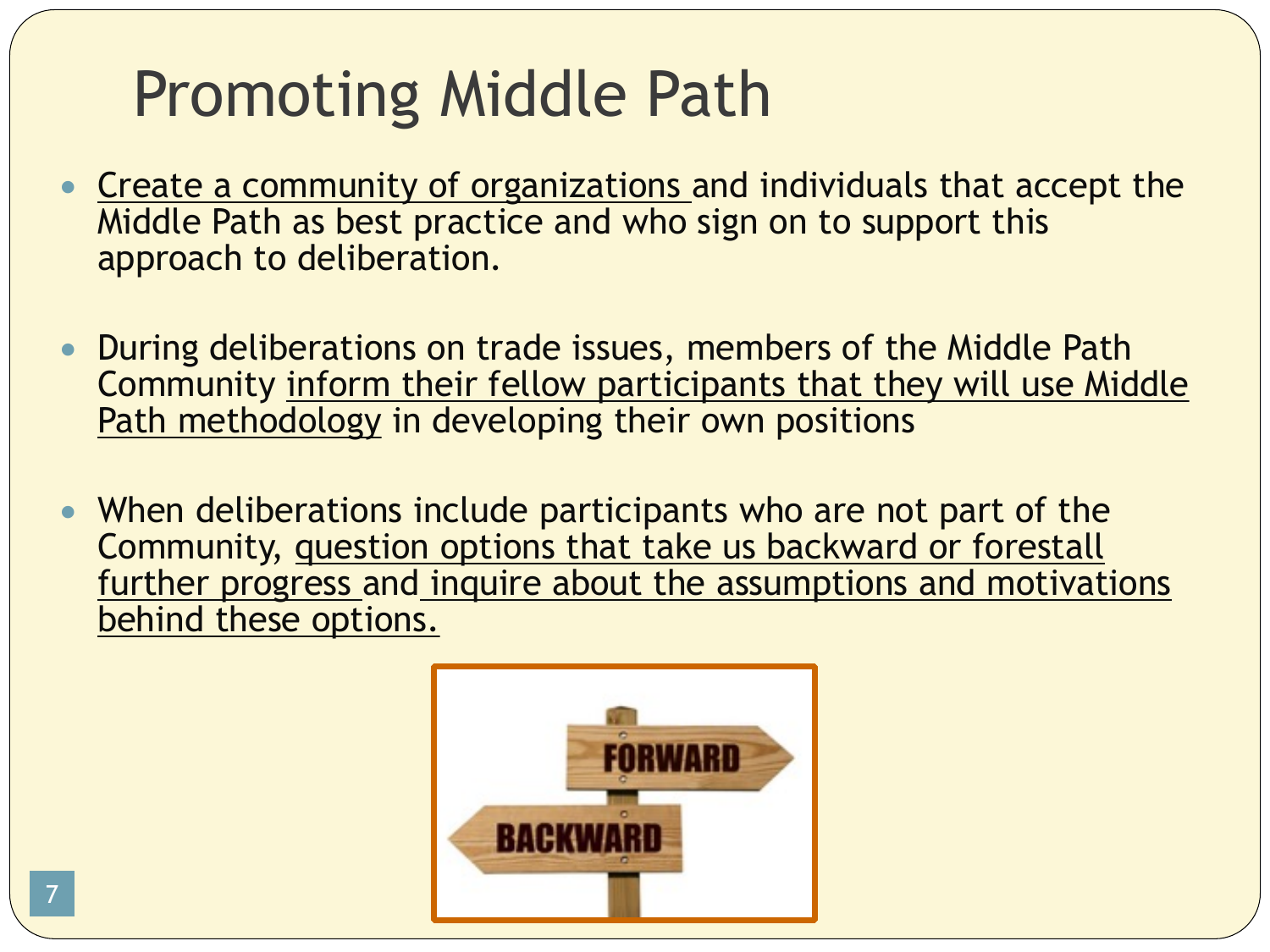# Current Status **Process Participants**

- Introduced at Organicology in Jan 2016
- Refined model through discussions at OGC
- Wrote methodology
- Presented Methodology to trusted colleagues for review
- Open for suggestions, revisions and ideas!

- OGC: Board of Directors has passed a motion to use Middle Path as the primary tool in our advocacy and policy work
- Supporters
	- Oregon Tilth
	- Clif
	- Doug Crabtree of Vilicus Farm
- Interested
	- Organic Seed Alliance
	- Nature's Path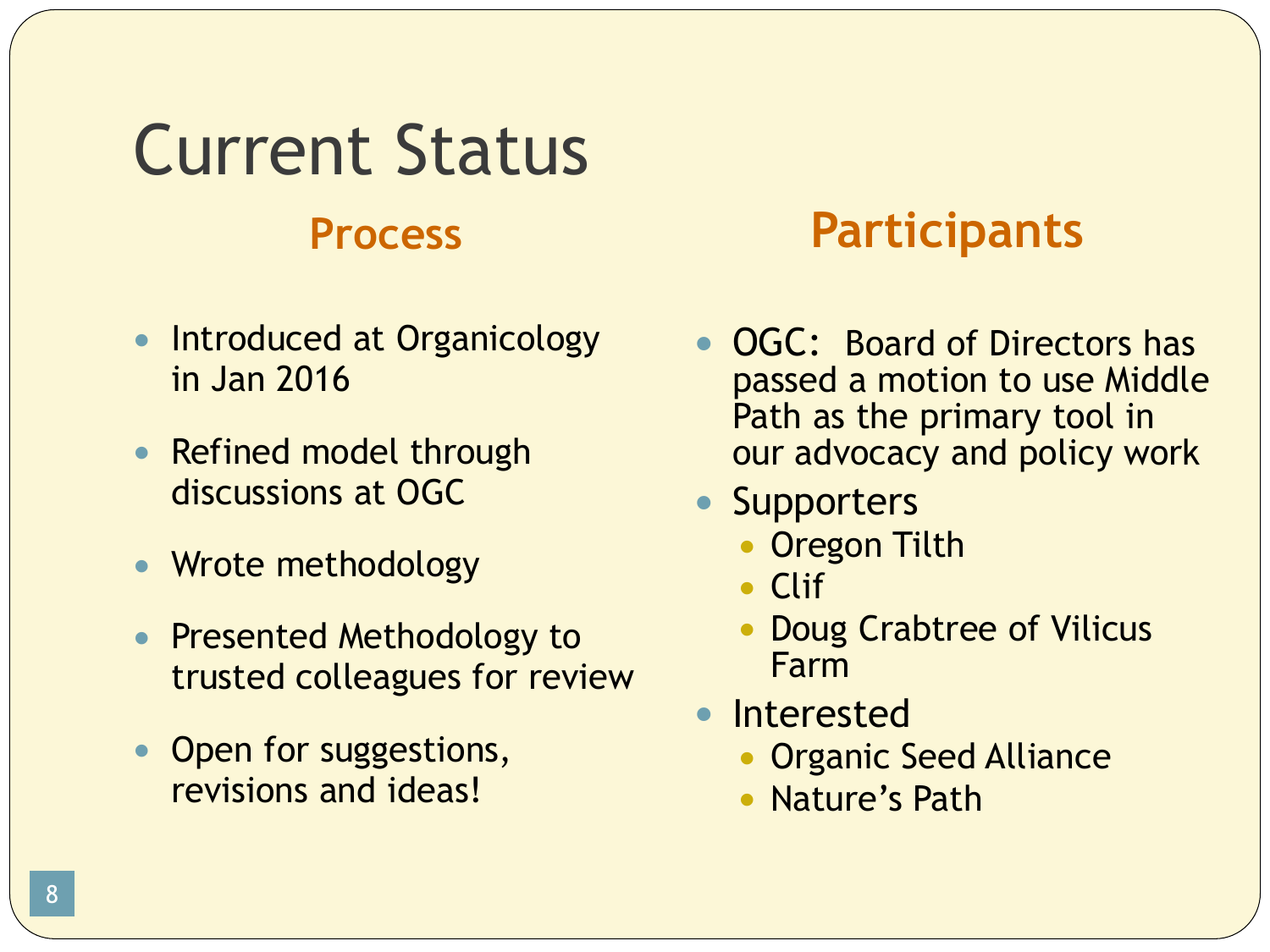# Introduction to Middle Path Methodology

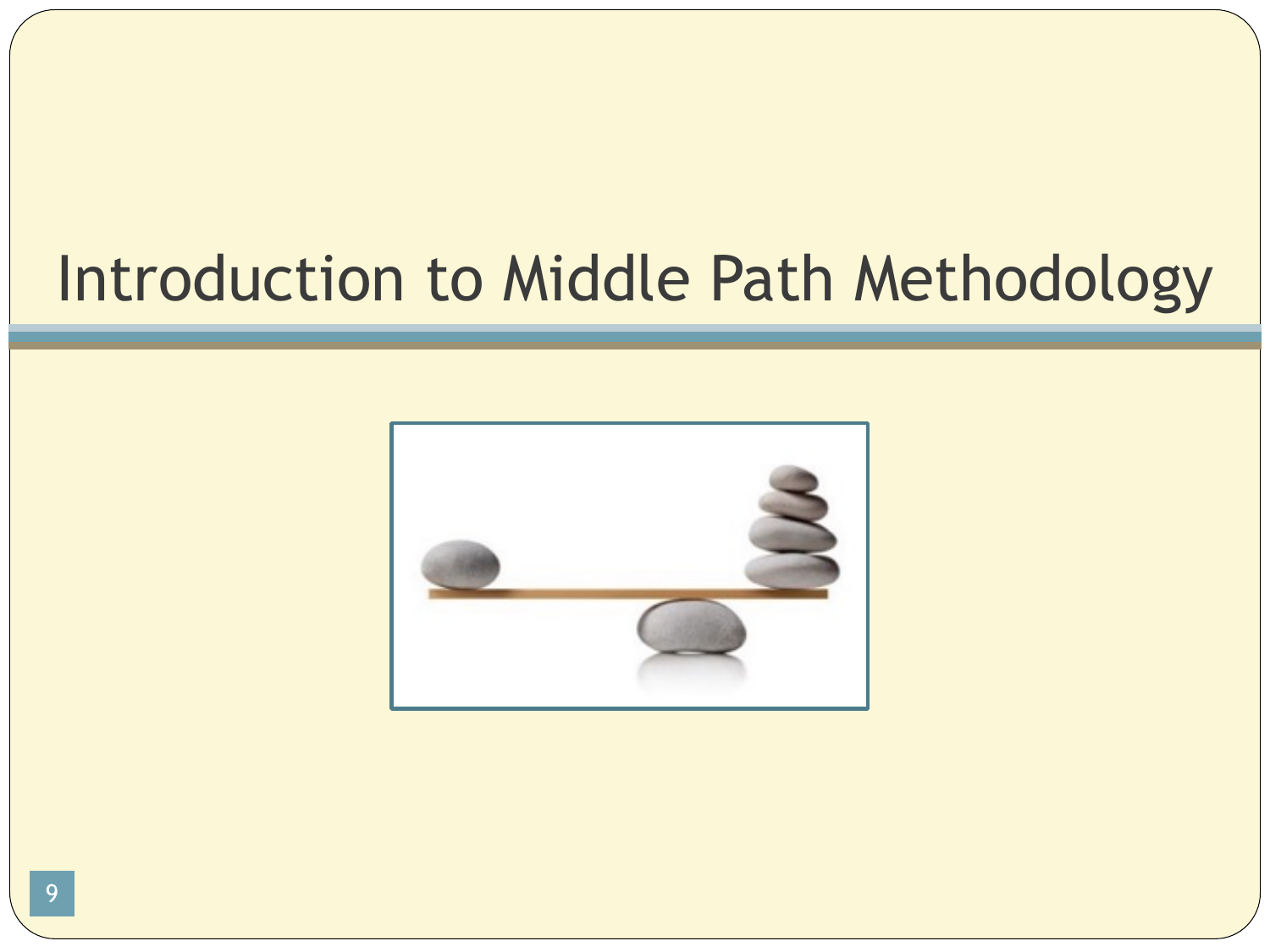#### Why do we need the Middle Path?

- **Complexity:** A central tenet of both organic production and organic policy is "embracing complexity".
- *Integration***:** The organic community is experiencing internal strife because stakeholders are advocating solutions that address only some of the elements of the complexity related to a particular issue.
- *Balance***:** We have been developing and testing a process for moving past dissent through identification and evaluation of solutions that balance the multiple complexities inherent to organic systems.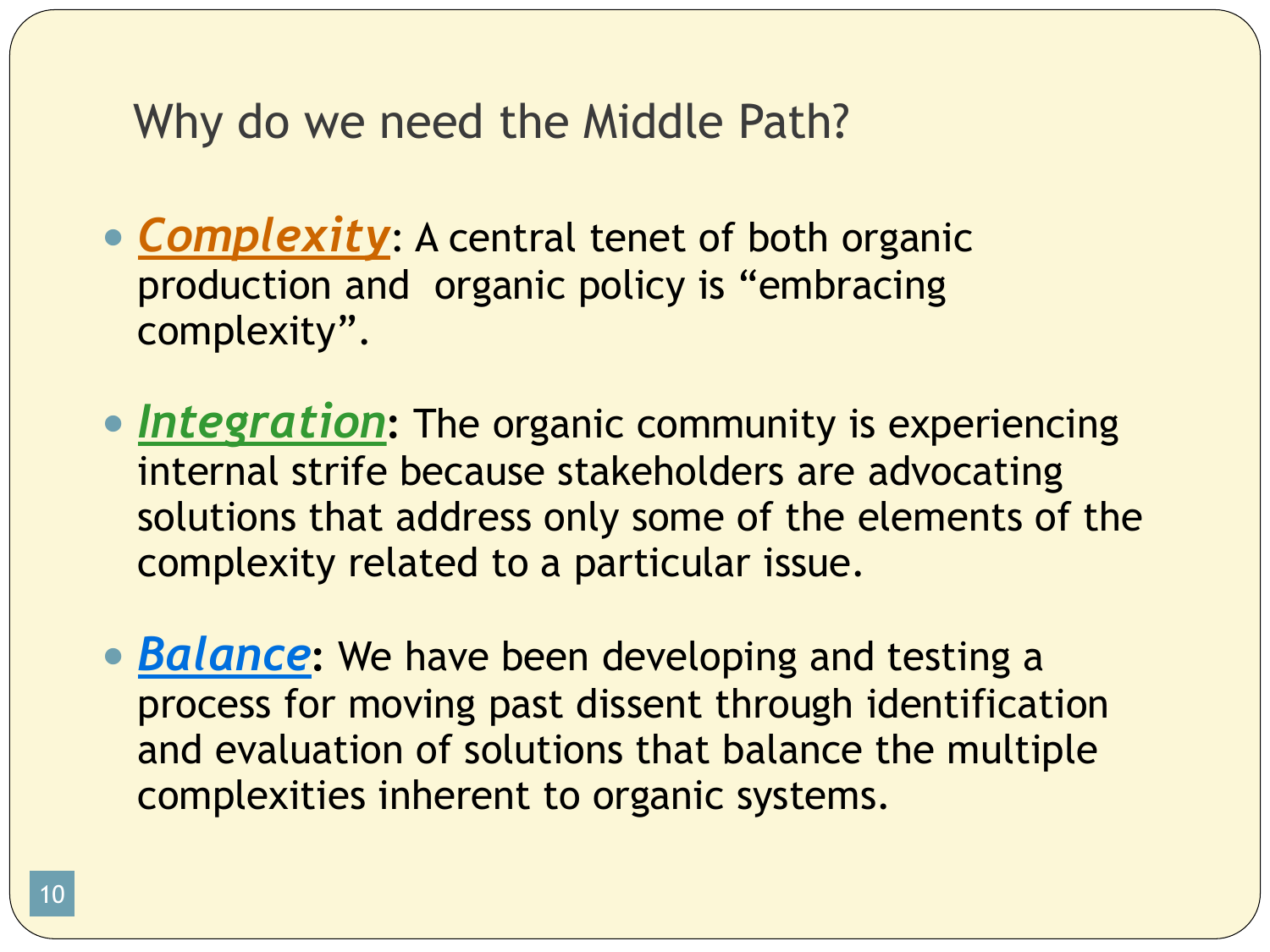# When would Middle Path be used?

#### ● **To address situations that have:**

- Multiple facets
- Stakeholders advocating for conflicting positions
- No immediately apparent solution
- **Middle Path looks at:**
	- An immediate solution
	- Future implications of choosing a particular solution,
	- Continued forward motion toward the participants' goal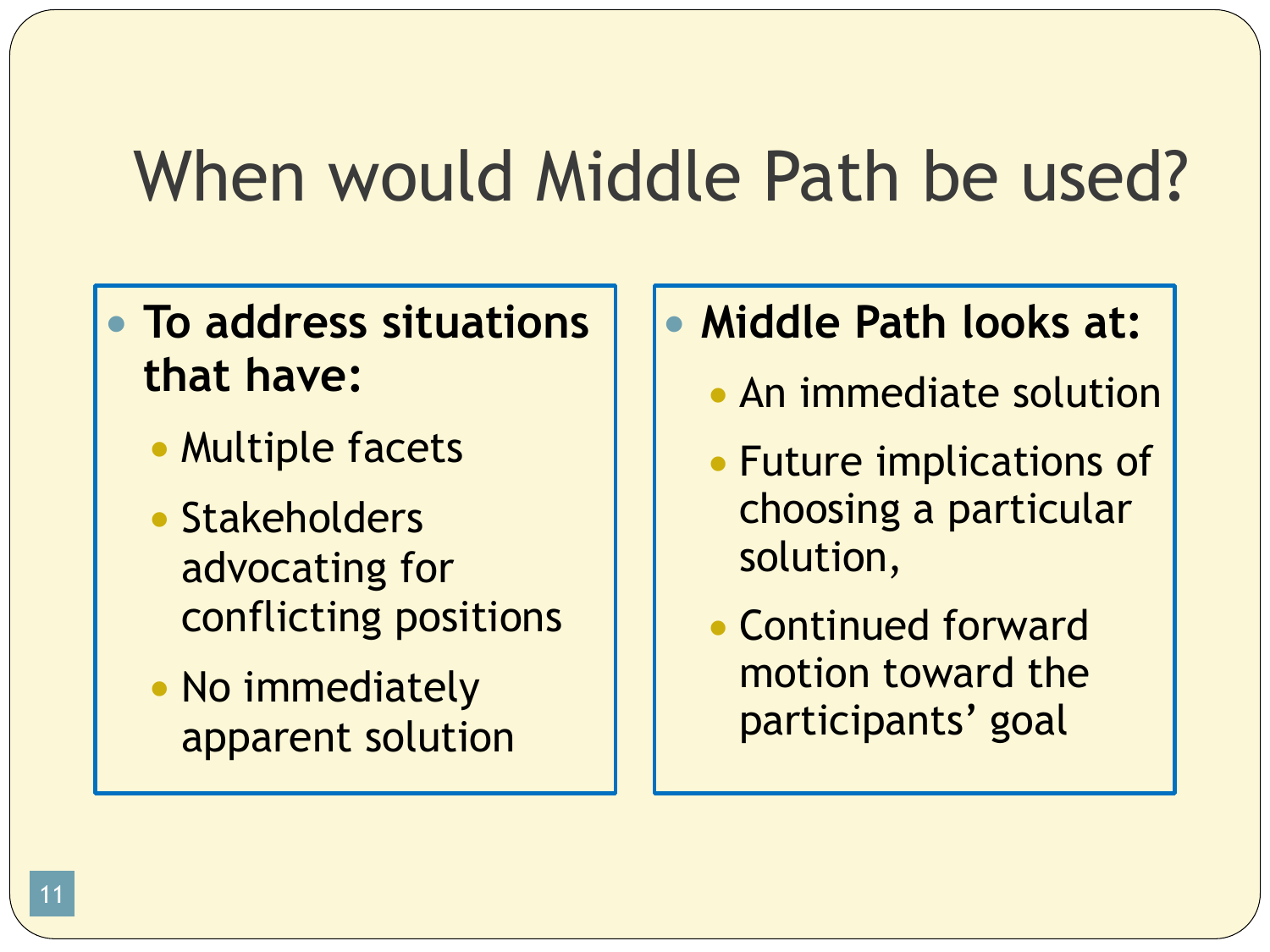# Middle Path: Step-by-Step

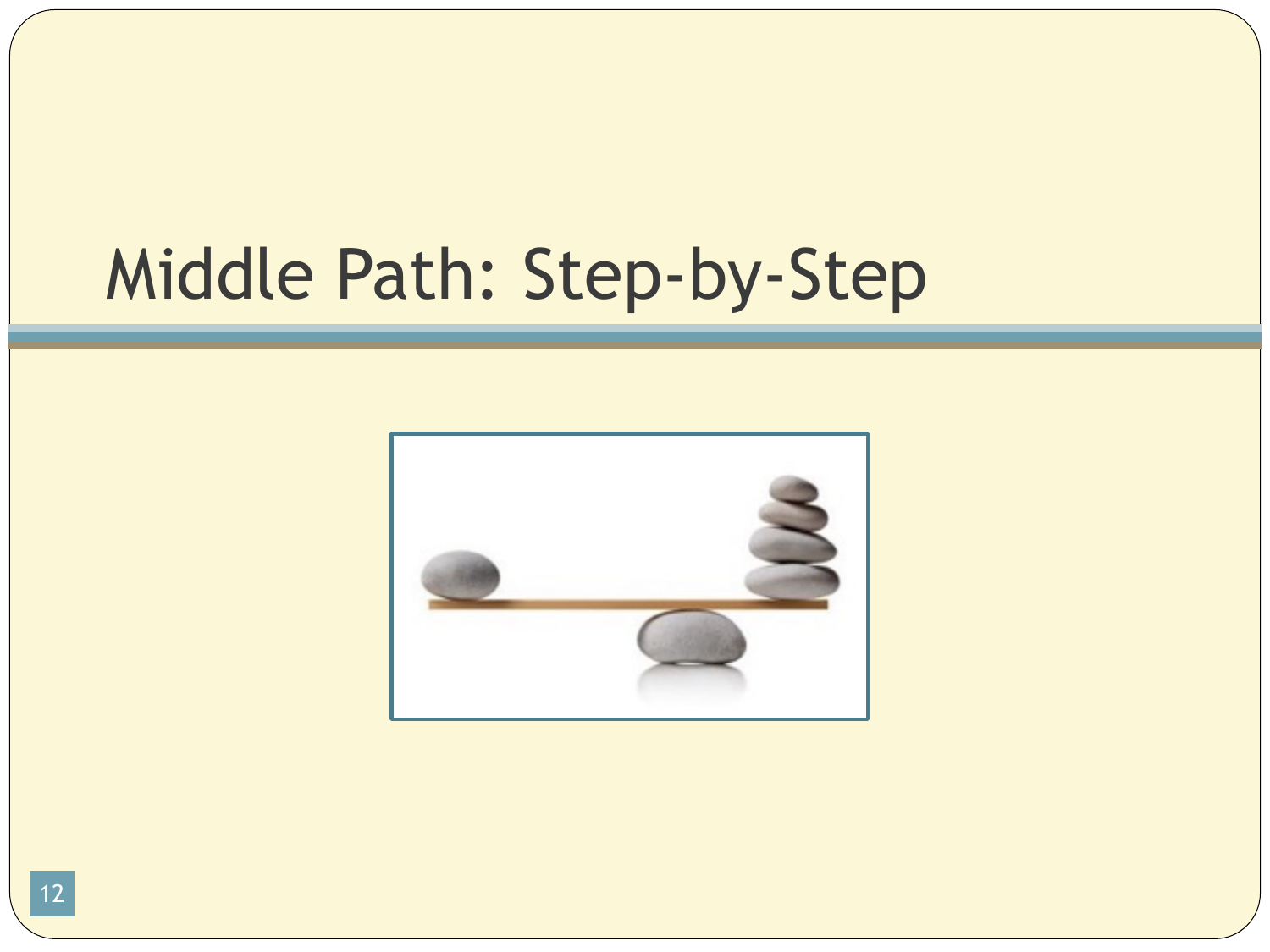The Steps of the Middle Path Process

- 1. **Goal:** Determine whether participants support the Middle Path Goal
- 2. **Background:** Describe the most important elements of the situation
- 3. *Problem***:** Frame the problem
- 4. *Criteria***:** Agree on criteria for judging forward motion toward the Middle Path Goal
- 5. *Solutions***:** Brainstorm as many solutions as possible
- 6. *Analyze and Evaluate***:** Think things through together
- 7. *Implement***:** Jump in and try out the solution
- 8. *Iterate***:** Repeat in "patient but relentless" fashion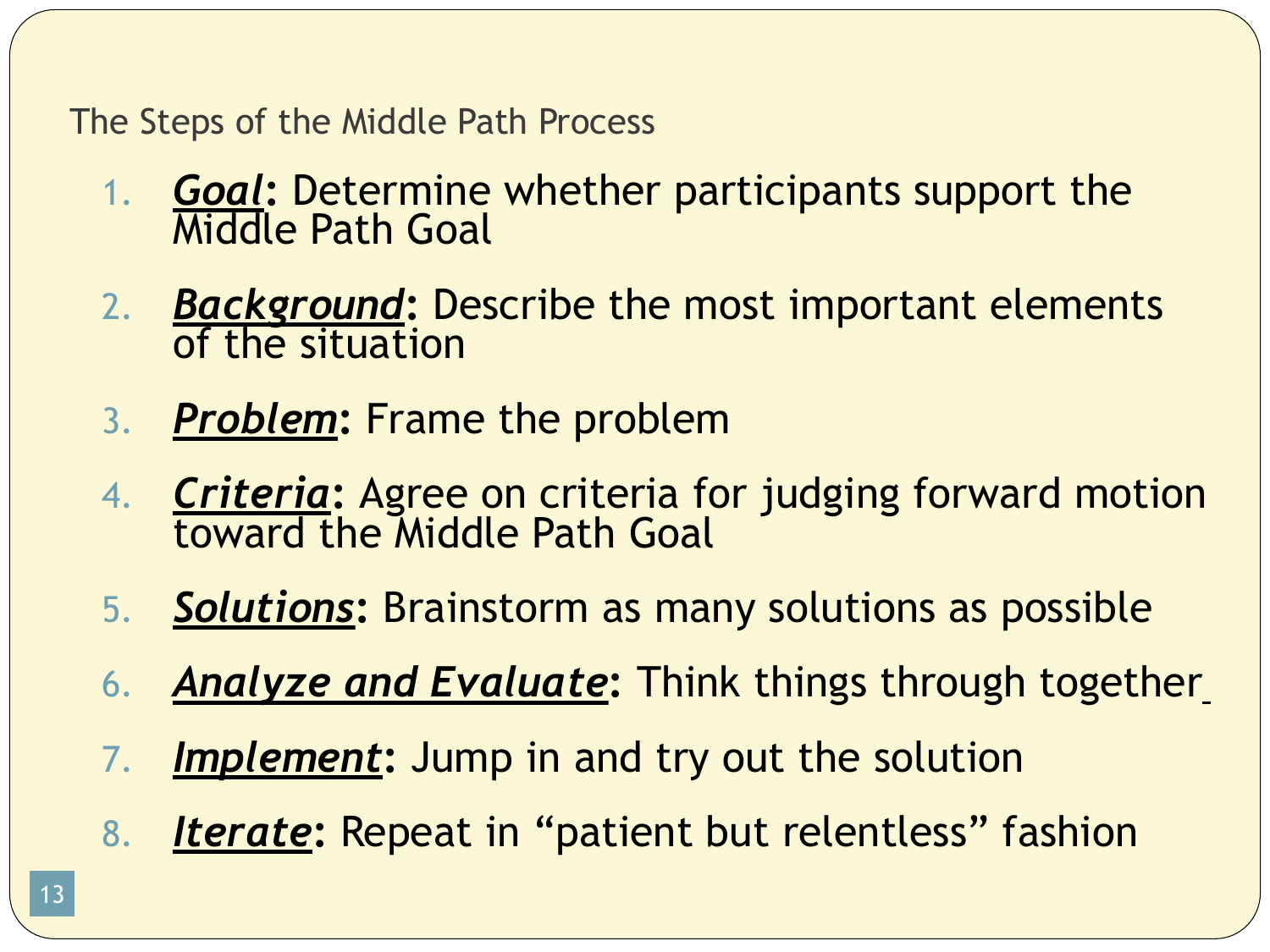### *Step 1. Goal: Determine whether participants support the Middle Path Goal*

#### **The Middle Path Goal:**

*"Strengthen organic regulatory systems as much as possible while mitigating negative impacts on the trade"*



#### **Uncover Hidden Agendas:**

●**Ask participants to articulate their assumptions and motivations related to the topic**

●**Assess the range of opinions to see whether the additional information about assumptions can bring participants to agree on implementing the Middle Path Goal**

●**Manage the process for a constructive and productive outcome**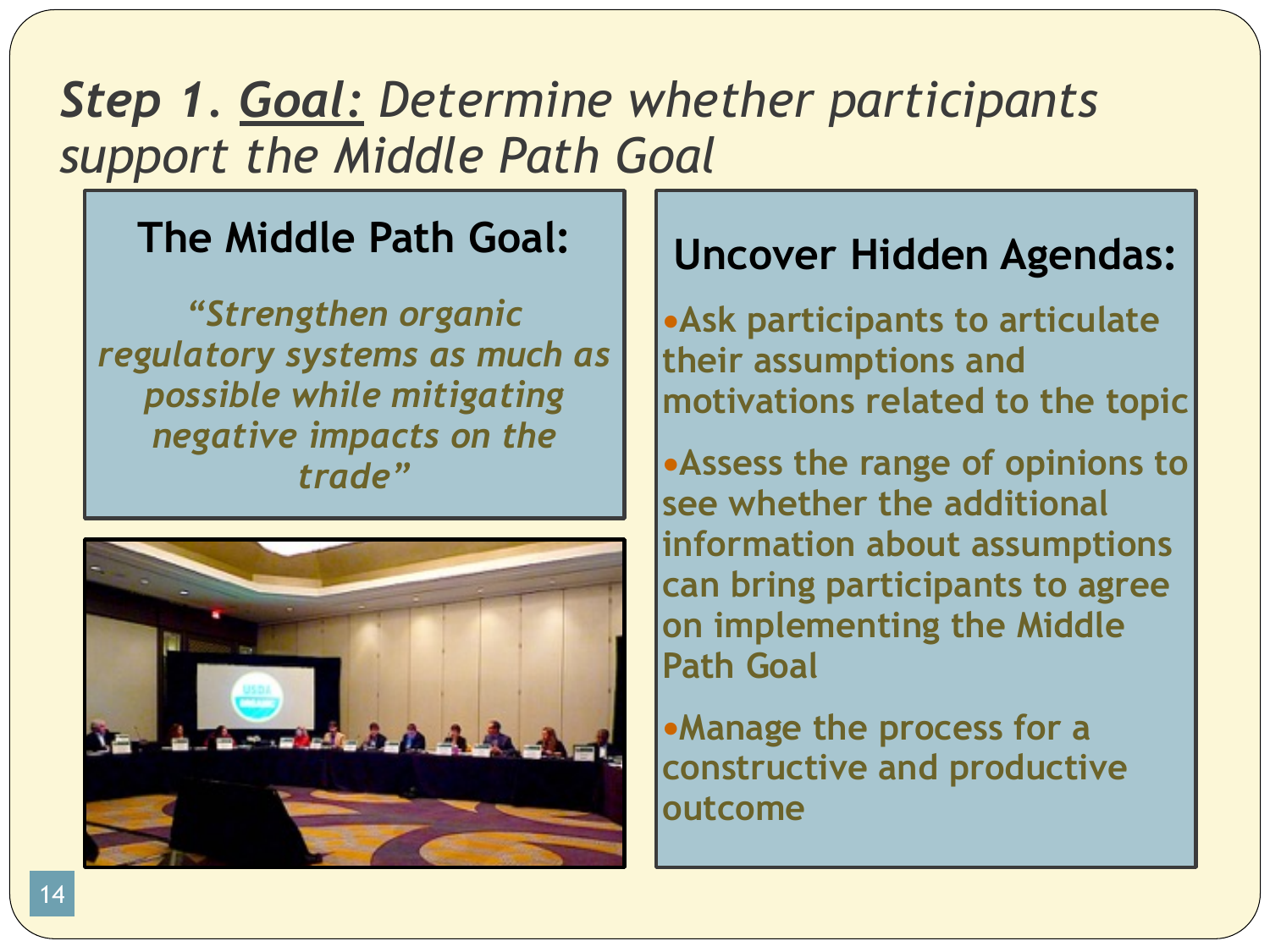**Step 2.** *Background***:** *Describe the most important elements of the situation*

- Develop bullet points to explain each element of the situation making sure to consider the situation from all stakeholder viewpoints.
- For complex situations, use a mind map to make a graphic summary of the problem.



15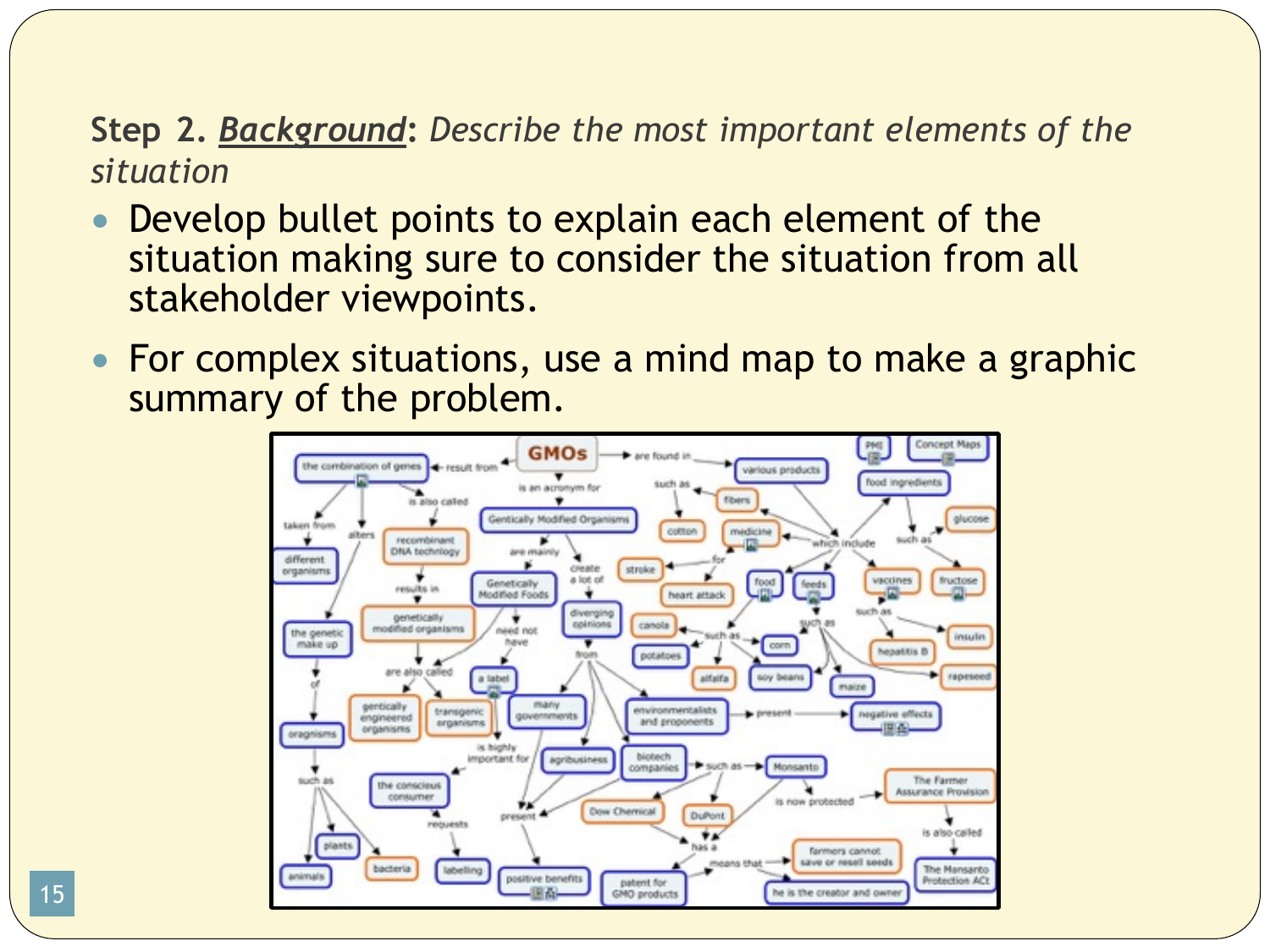### **Step 3.** *Problem***: Frame the problem**

- State the problem in the form of a question
- Do not bias the question toward a particular solution—leave room for multiple ideas and ways to answer the question
- Phrase the question as succinctly as possible

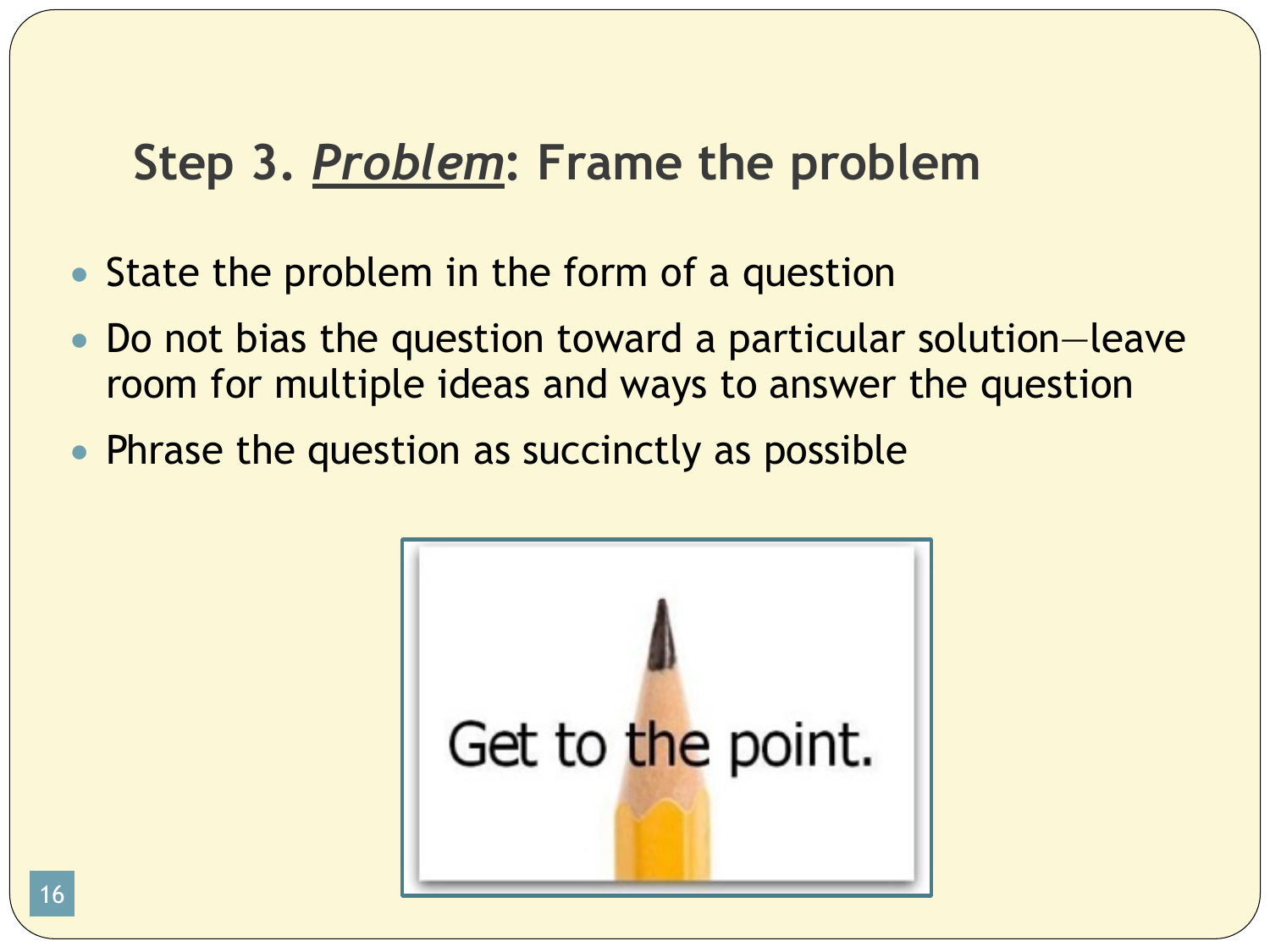### **Step 4.** *Criteria***:** Agree on criteria for judging forward motion toward the Middle Path Goal

- Set criteria to use for evaluating proposed solutions to the problem
- Include mechanisms for deciding whether the solution provides forward motion toward meeting the Middle Path Goal
- Ensure that all participants agree on the decision-making criteria

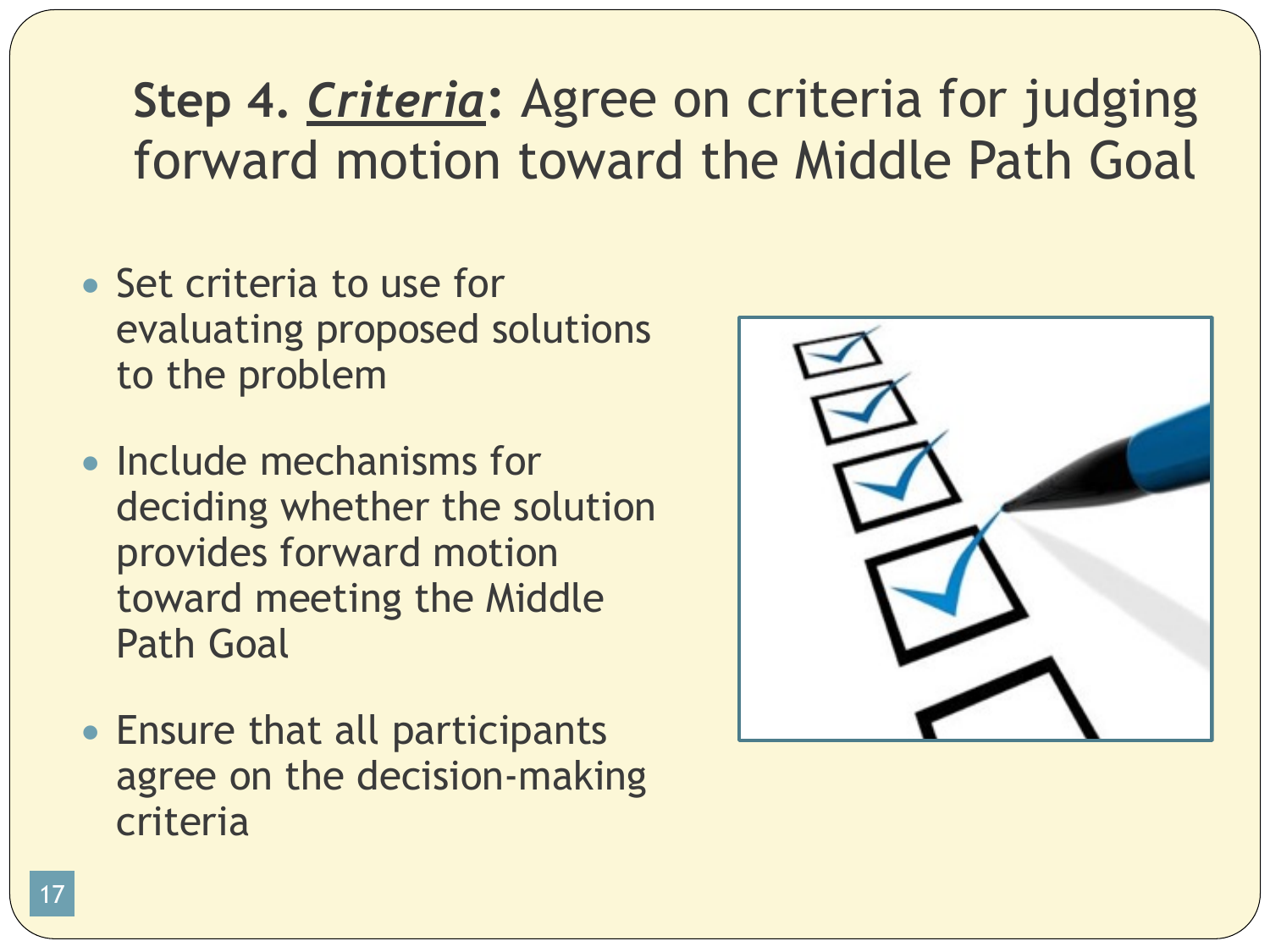#### **Step 5.** *Solutions:* Brainstorm as many solutions as possible

- **Look at the problem from different perspectives**
	- Match the solution to the specific situation
	- For production problems be sure to consider both practices & materials
- **Explore different methods for moving forward:**
	- Research projects to test new ideas
	- Phase-ins and grandfather clauses to ease implementation
	- Subsidies to mitigate financial costs
	- Regulatory vs. trade-based initiatives to spread responsibility
- **Look for possibilities for teamwork between stakeholders, to take advantage of different:**
	- Skills
	- Contacts
	- Experience
	- Capacities

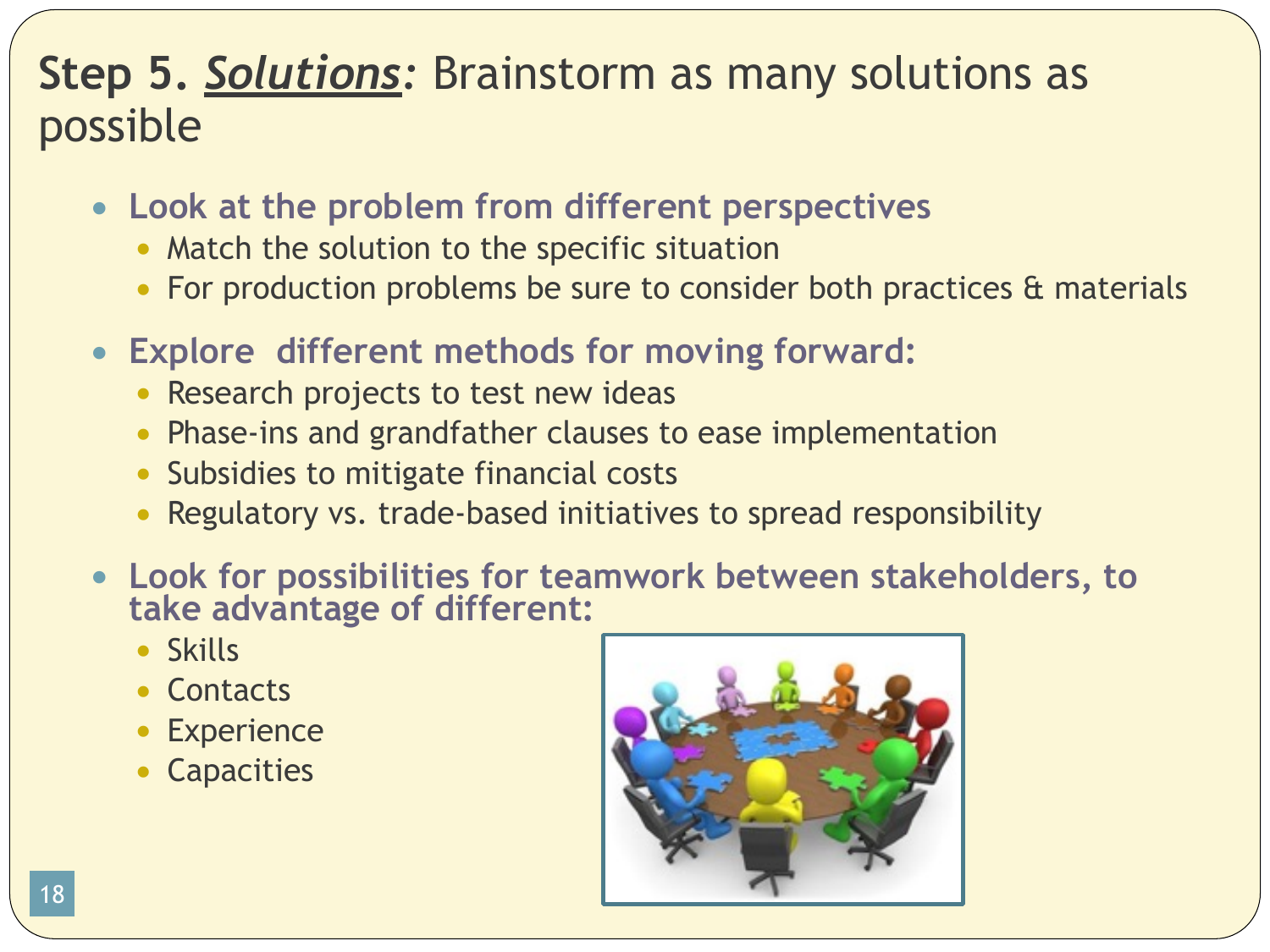**Step 6.** *Analyze and Evaluate***:** Think things through together

- Look at impacts from as many perspectives as possible using:
	- **Environmental impacts**
	- Consumer surveys
	- Trade impact analysis
- Keep an open mind: "Every difference *opinion is not a difference of principle"*
- Evaluate the solutions to find the best possible option available under current circumstances by deciding whether the solution results in:
	- No change in meeting the Middle Path Goal
	- Moving away from meeting the Middle Path Goal
	- Moving toward meeting the Middle Path Goal

But every difference of opinion is not a difference of principle ~ Thomas Jefferson

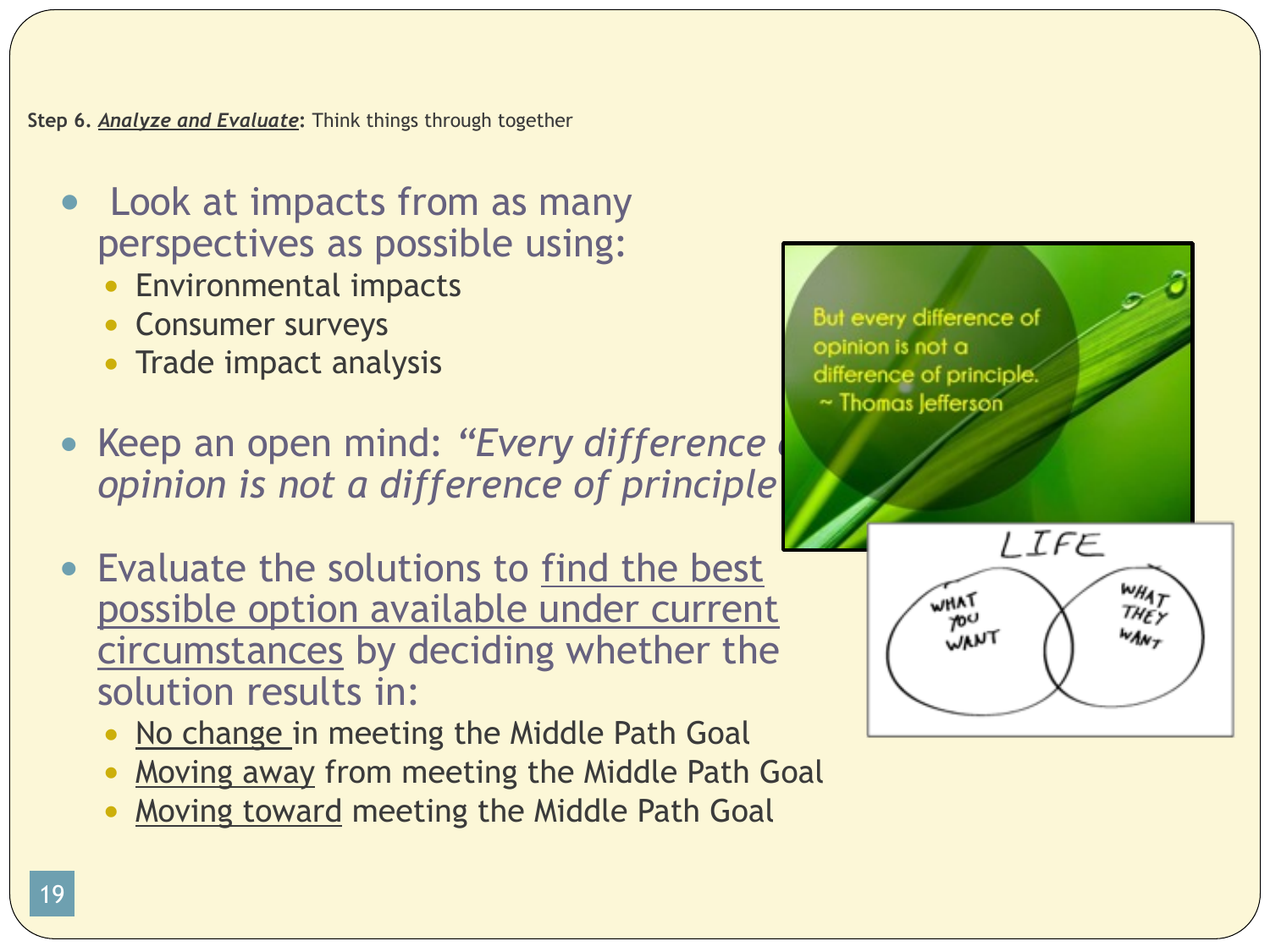#### **Step 7.** *Implement***:** Jump in and try out the solution

- Split big missions into projects with realistic scopes
- Develop work plans that include time benchmarks for each step
- Use the resources of multiple Middle Path Partners

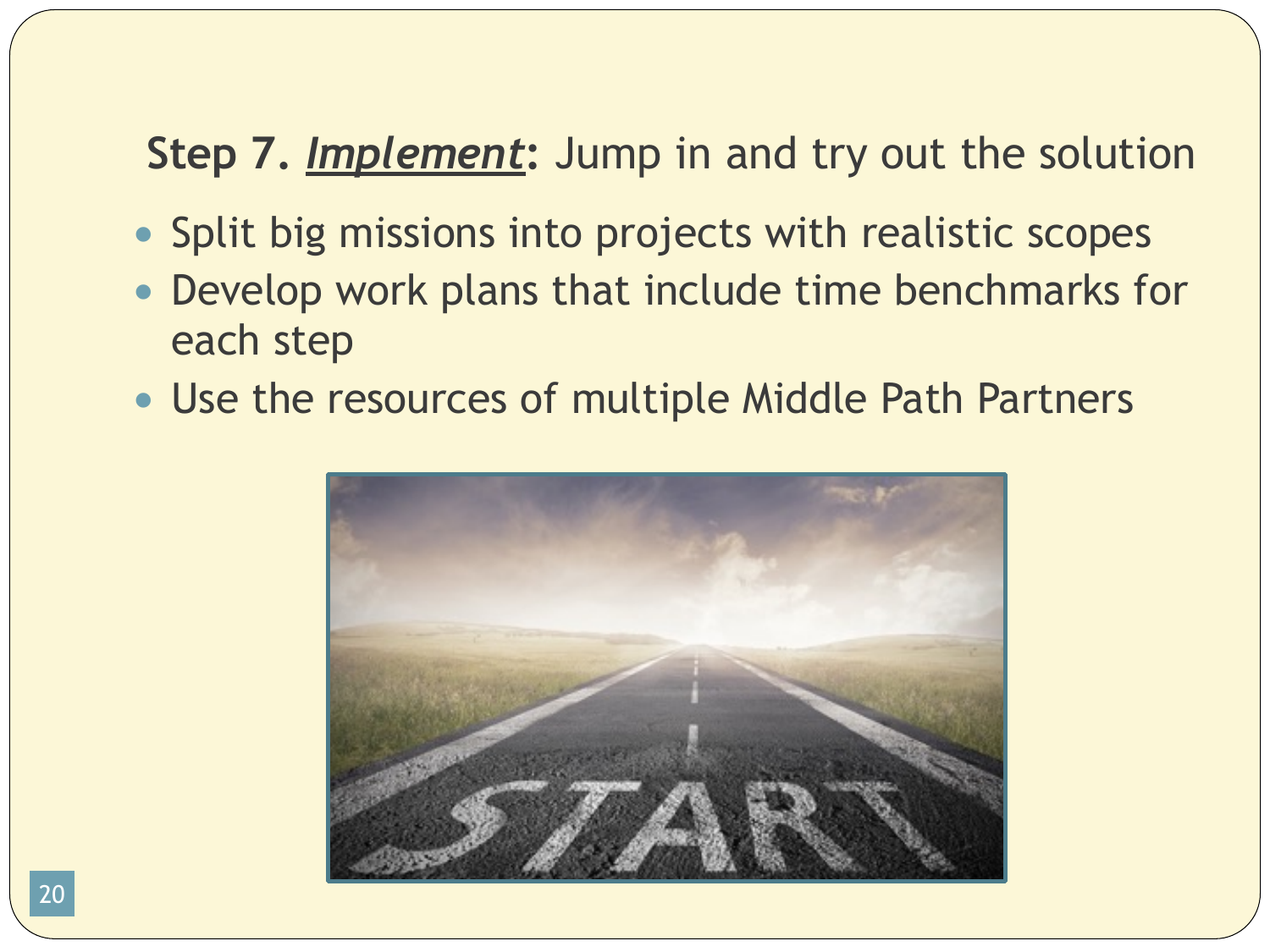**Step 8.** *Iterate***:** Repeat the Middle Path process in a "**patient but relentless**" fashion



- Track progress on each element of the chosen solution
- Rethink the situation using information learned through trialing the initial solution
- Consider new information as it becomes available in the evolving working environment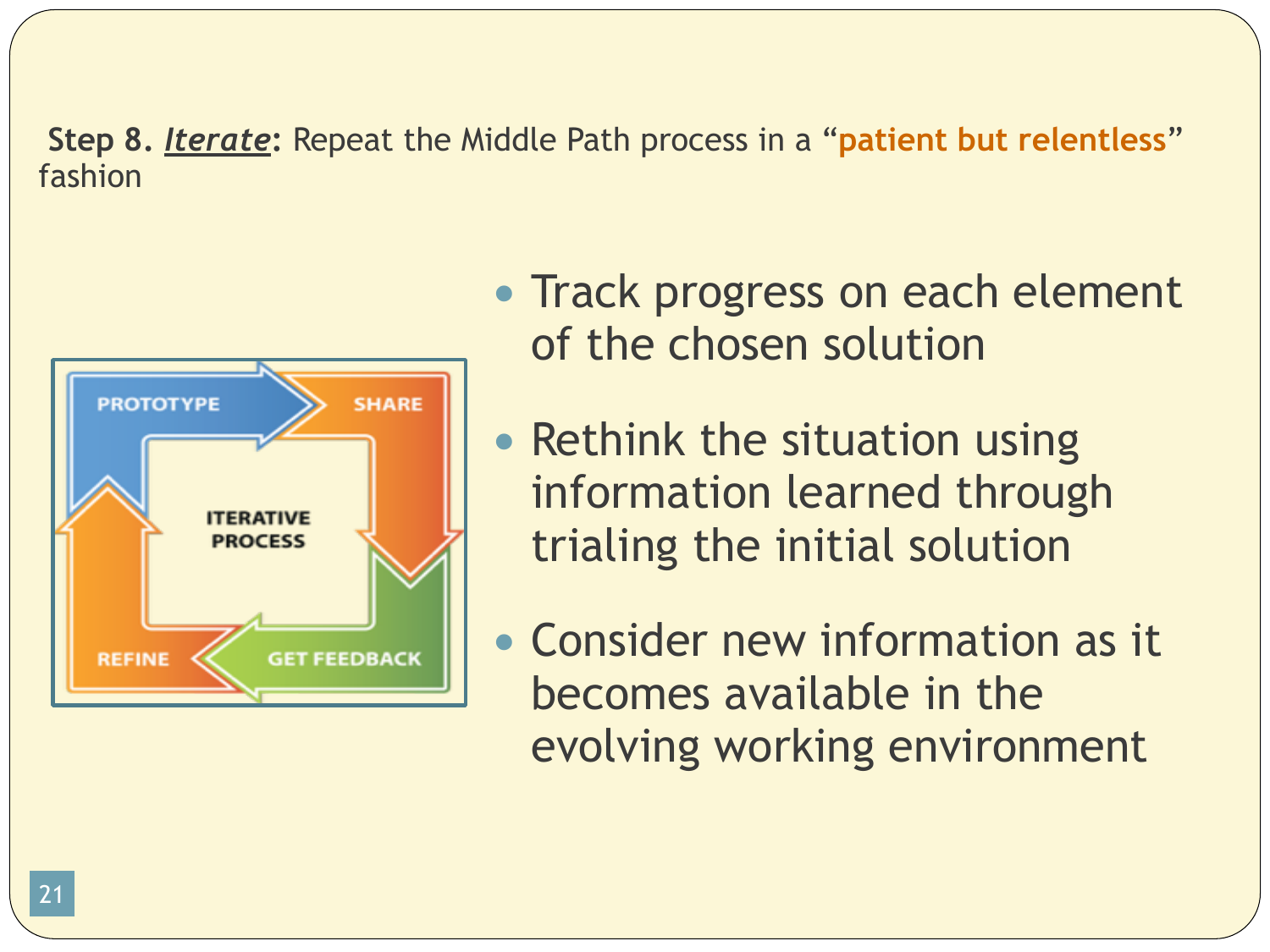# Middle Path: Example

#### Using Copper to Control Crop Diseases

#### **Fixed Copper Spray** Apples & Pears for Fire Blight

- Combine in dormant oil spray up to  $\frac{1}{4}$  " green stage
- . Kills fire blight bacteria on surface of trees

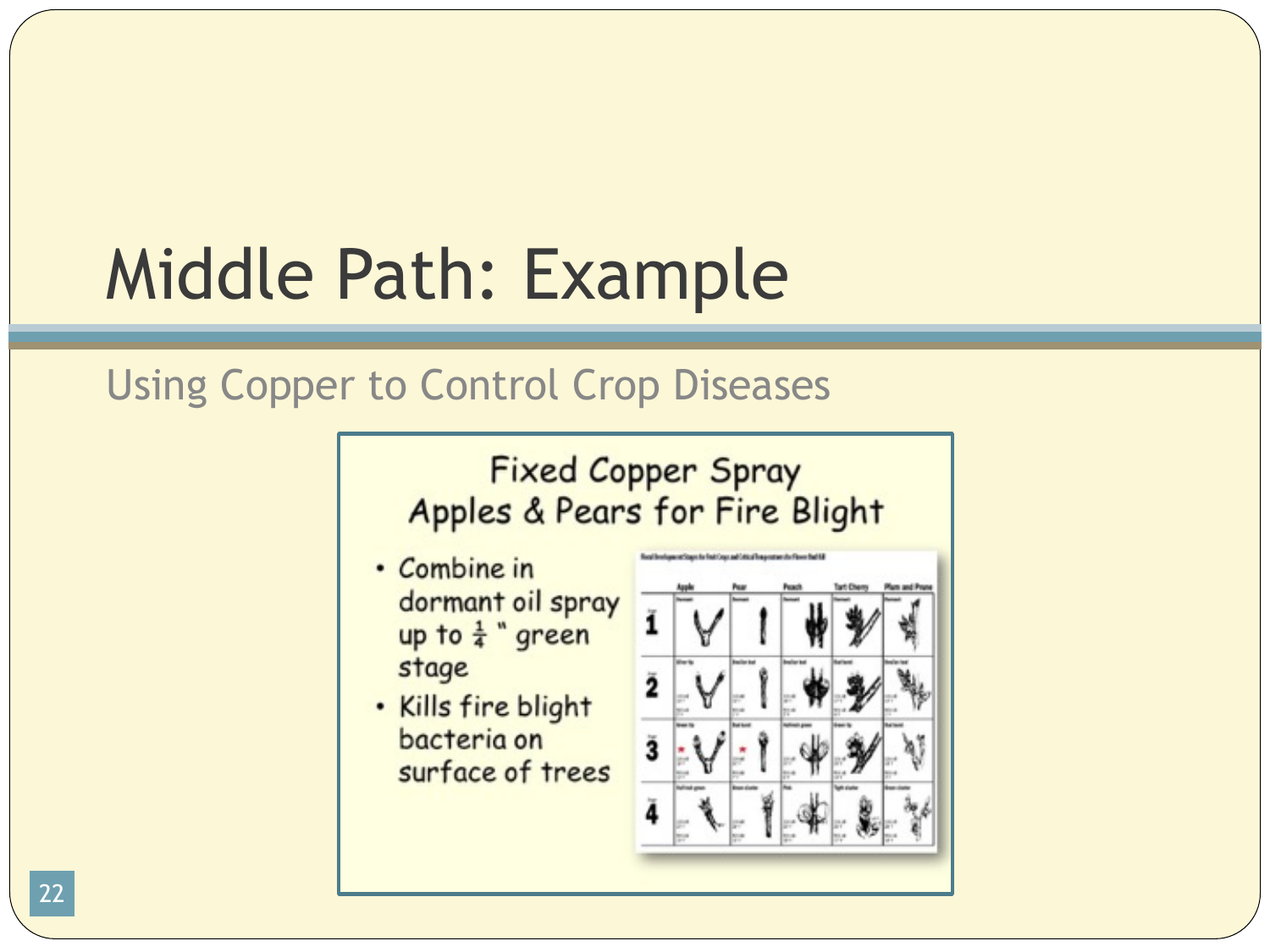#### *Step 1: Goal*

*Determine whether participants support the Middle Path Goal* 

*"Strengthen organic regulatory systems as much as possible while mitigating negative impacts on the trade"*

*"We think organic farmers should not use any synthetic materials—our goal is to eliminate the entire National List over time"* 

*We really need copper in order to produce potatoes and tomatoes! These are important crops and they are very susceptible to blight especially now that summers are warmer and more humid. Let's consider fewer restrictions on copper!"*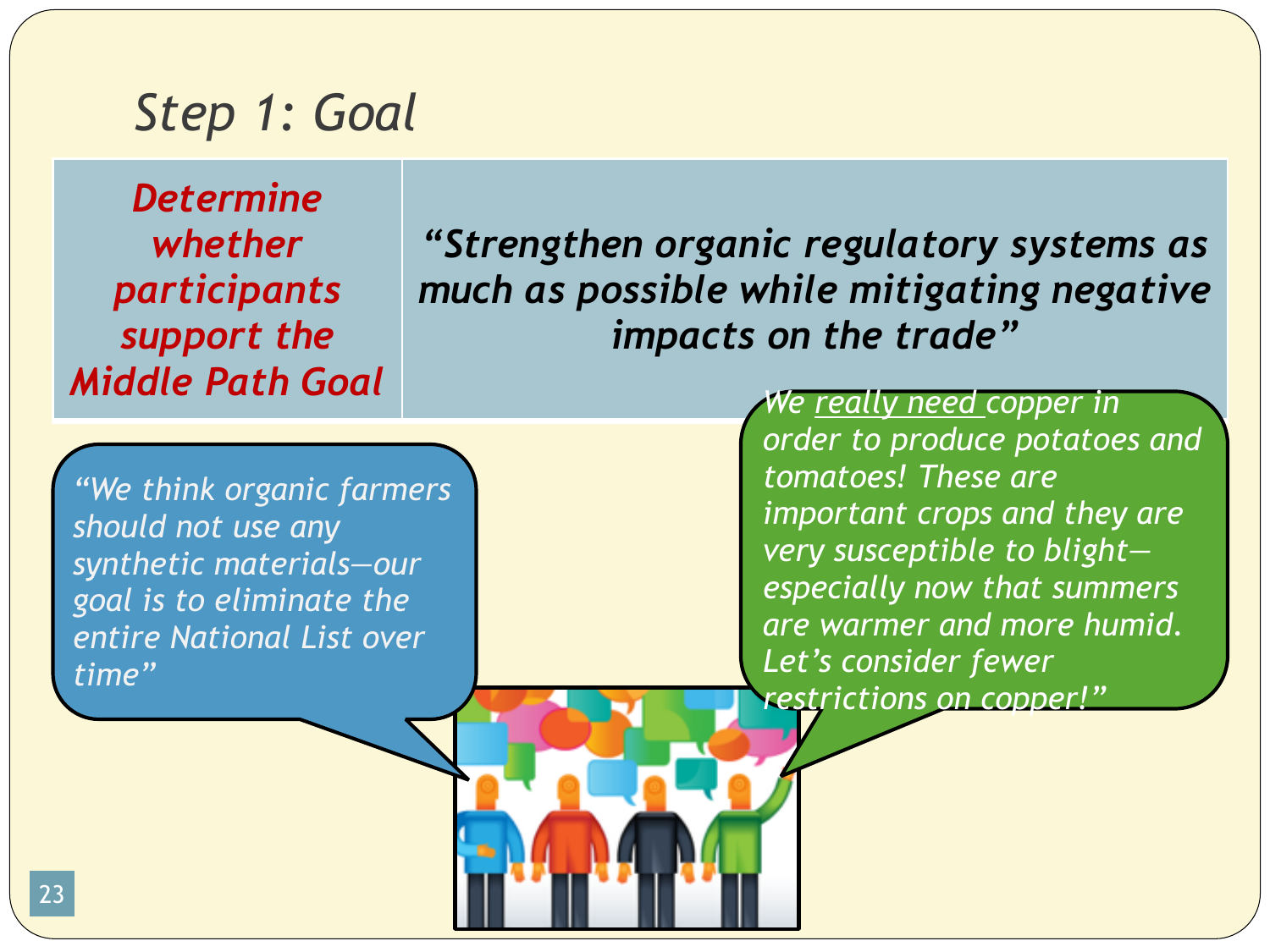## *Step 2: Background*

*Describe the most important elements of the situation*

*HINTS:*  •*Use bullet points or mind map* •*Cover all stakeholder viewpoints*

- **Farmers have used copper for controlling a wide range of plant diseases on a extensive list of fruit and vegetable crops for centuries**
- **Copper materials were widely accepted for use in organic systems prior to the NOP regulations**
- **Copper materials are currently listed for disease control on the National List, with restrictions**
- **Stakeholders have become increasingly concerned about the use of copper: accumulation in the soil, non-target effects, residues on food**
- **Some stakeholders stated that they would advocate for delisting copper**
- **Farmers objected to delisting, saying that there is a continued need to use copper to control many plant diseases that can destroy crops, as there is no alternative once plants are affected.** <sup>24</sup>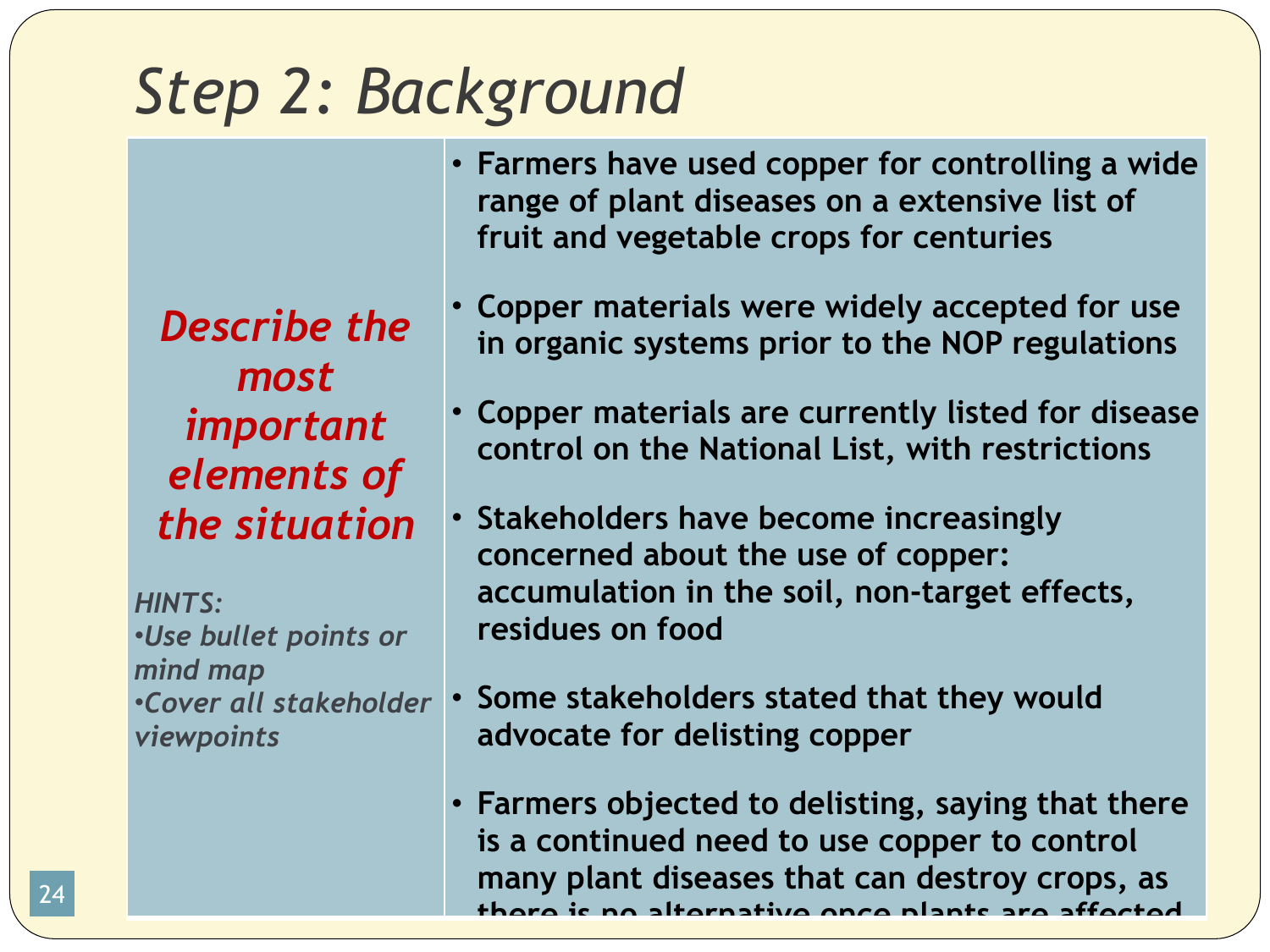### *Step 3: Problem*

**State the problem as a question, phrasing it as succinctly as possible**

**How can we control the many fungal and bacterial diseases that affect crops when there are concerns about farmers' current use of copper?**

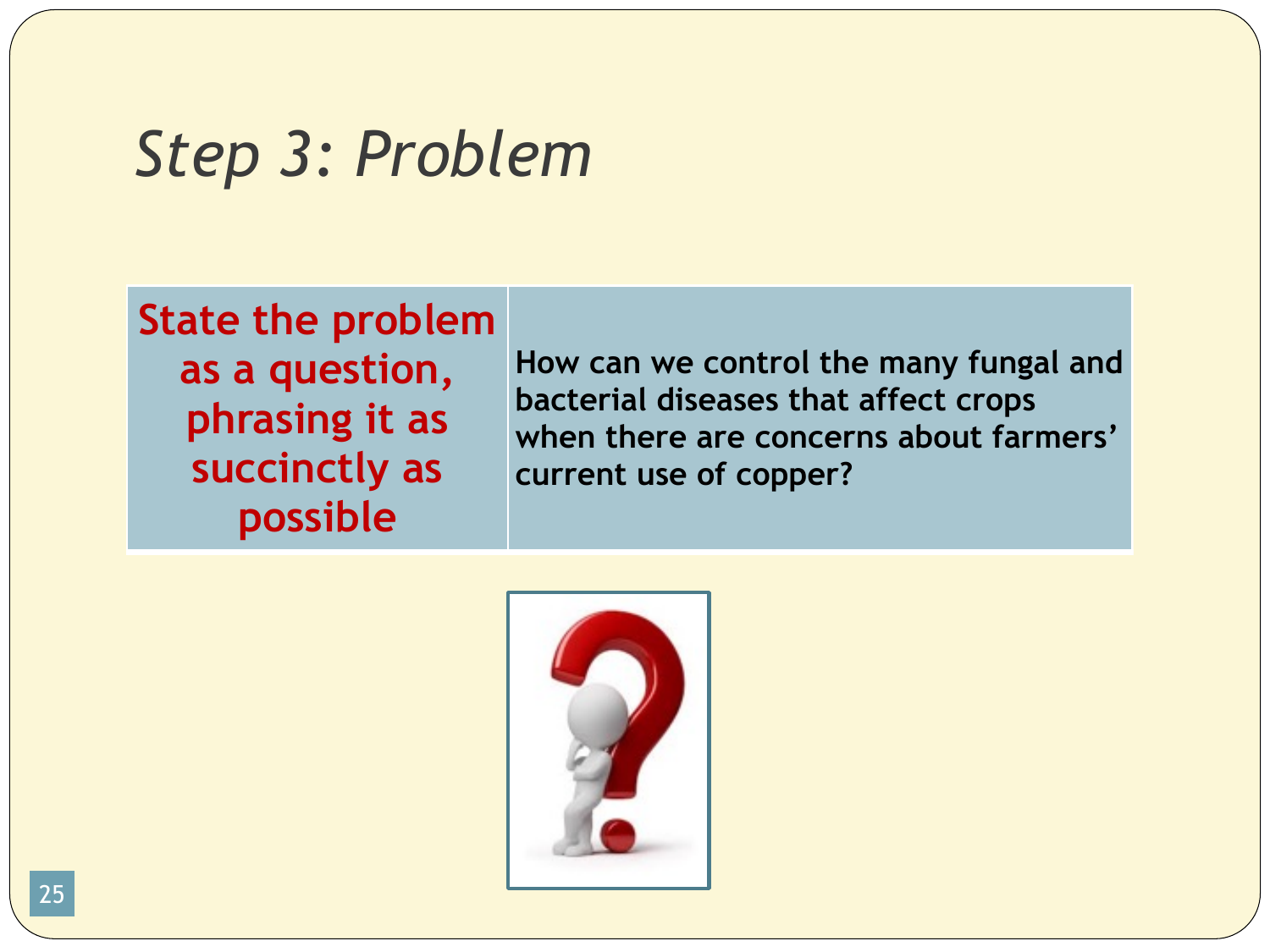# *Step 4: Criteria*

**Agree on criteria for judging forward motion toward the Middle Path Goal**

- **Organic practices can prevent crop diseases but once established, farmers need practical, effective ways to control fungal and bacterial phytopathogens**
- **Consumers want to reduce use of synthetic materials by organic producers**
- **Reduce accumulation of copper in soils**
- **Reduce effects of copper on non-target species**

*HINT:* 

•*Think about practical*  • **Reduce residues of copper on foods**

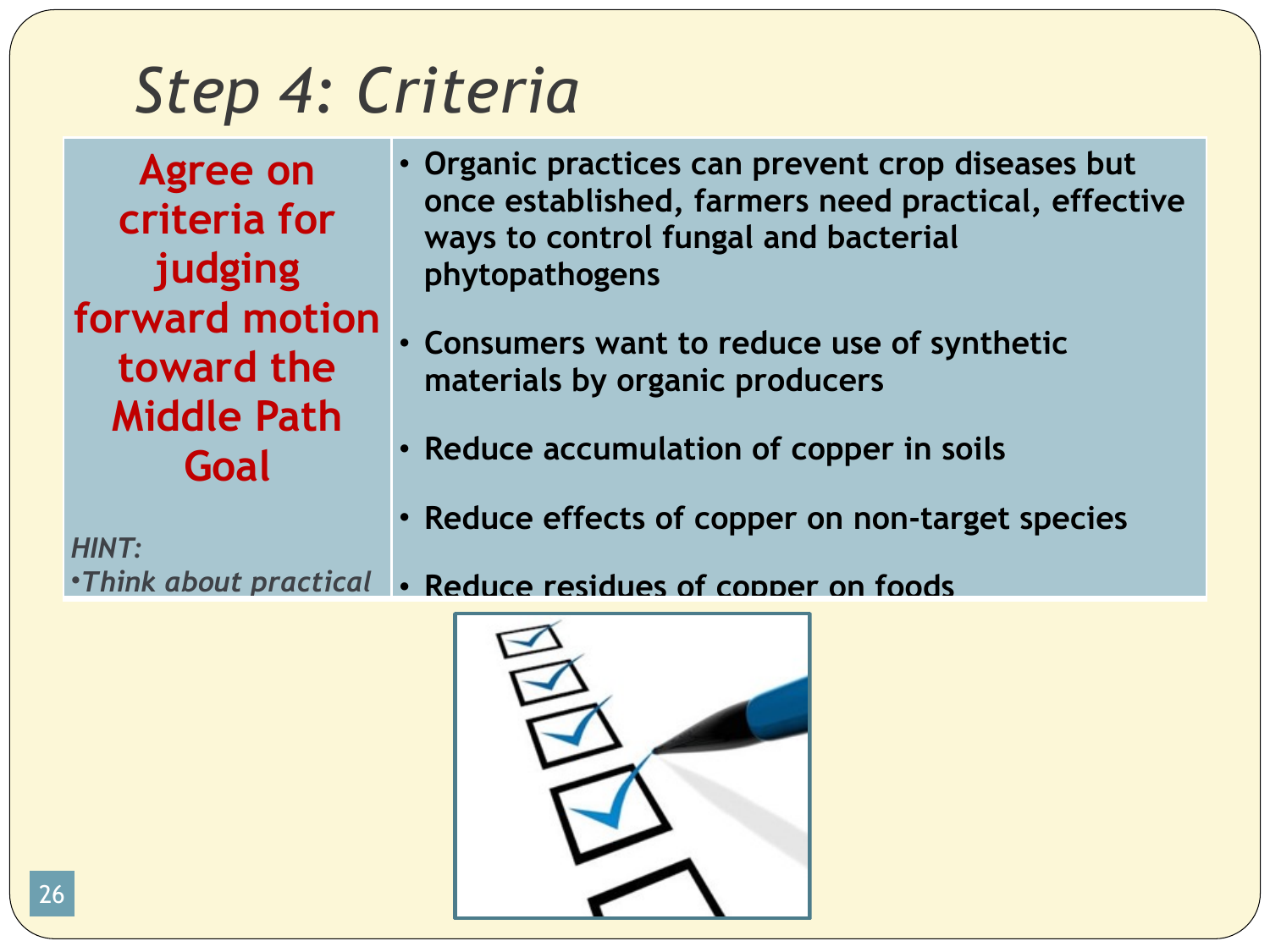### *Step 5: Solutions*

**Brainstorm as many solutions as possible**

*HINTS:*  •*Look at problem from all vantage points* •*Explore different methods for moving forward*

- **Allow increased use of more types of copper products to make disease control more effective**
- **Allow continued use of copper products with current restrictions**
- **Restrict types of copper products allowed**
- **Restrict uses of allowed copper products to specific diseases or crops**
- **Restrict amount of copper allowed**
- **Restrict visible residues on harvested crops**
- **Delist all copper products**

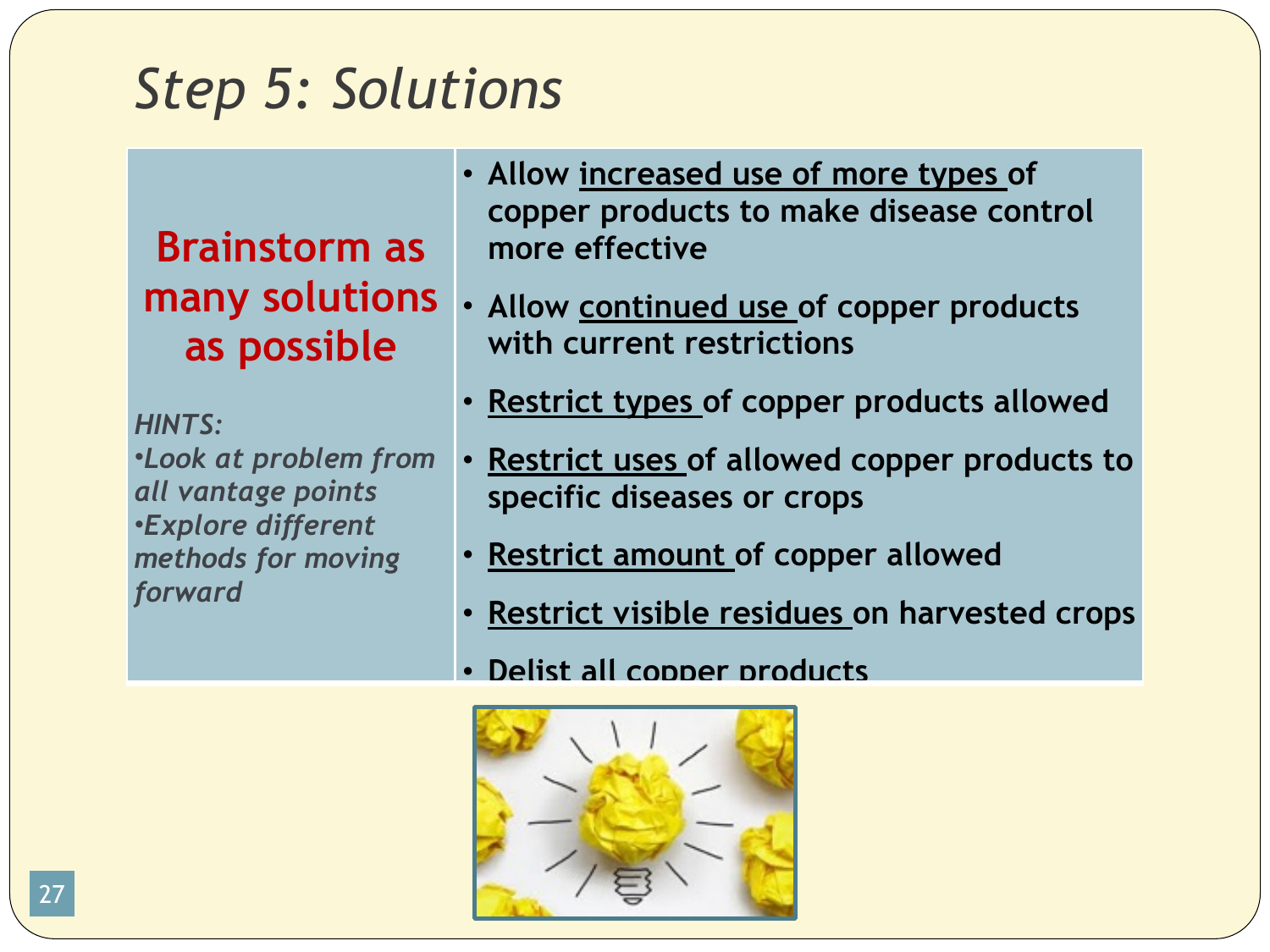### *Step 6: Analyze and Evaluate*

#### **Think things through together**

| <b>Solution</b>                                                                                      | <b>Possibility for Implementation</b>                                                                                                                                | Potential as Middle Path Idea                                                                                                                        |
|------------------------------------------------------------------------------------------------------|----------------------------------------------------------------------------------------------------------------------------------------------------------------------|------------------------------------------------------------------------------------------------------------------------------------------------------|
| Allow increased use of more<br>types of copper products to<br>make disease control more<br>efficient | Petition more types of copper for inclusion on the<br><b>National List</b>                                                                                           | Does not meet criteria related to<br>decreasing negative effects of copper                                                                           |
| Allow continued use of copper<br>products with current<br>restrictions                               | Status Quo-No change                                                                                                                                                 | Not a Middle Path option because it does<br>not move us forward.                                                                                     |
| <b>Restrict types of copper</b><br>products allowed                                                  | Require use of newly developed formulations that use<br>smaller sized particles of copper, thus reducing the<br>total amount of copper needed for effective control. | Has potential as a Middle Path-develop<br>idea further                                                                                               |
| <b>Restrict types of inert</b><br>ingredients allowed in copper<br>products                          | Require use of inert ingredients that support full<br>coating and longer retention of copper, reducing the<br>number of sprays needed.                               | Has potential as a Middle Path-develop<br>idea further                                                                                               |
| Restrict uses of allowed copper<br>products to specific diseases or<br>crops                         | Identify the crop/disease combinations for which the<br>need for copper is the greatest and prioritize these<br>for researching other methods of control             | Has potential as a Middle Path-develop<br>idea further                                                                                               |
| Restrict visible residues on<br>harvested crops                                                      | Require post harvest treatments that eliminate<br>visible residues of copper products on harvested<br>crops<br>Restrict annitrations close to harvest                | Has potential as a Middle Path-develop<br>idea further                                                                                               |
| <b>Restrict amount of copper</b><br>allowed                                                          | Regulate the pounds/acres allowed each year<br>Regulate # sprays                                                                                                     | Does not meet criterion for providing<br>practical, effective ways for controlling<br>plant diseases--not specific to crop and<br>growing conditions |
| Delist all copper products                                                                           | Petition for removal of all copper products from the<br>National List or take action during Sunset Review                                                            | Does not meet criterion for providing<br>practical, effective ways for controlling<br>plant diseases.                                                |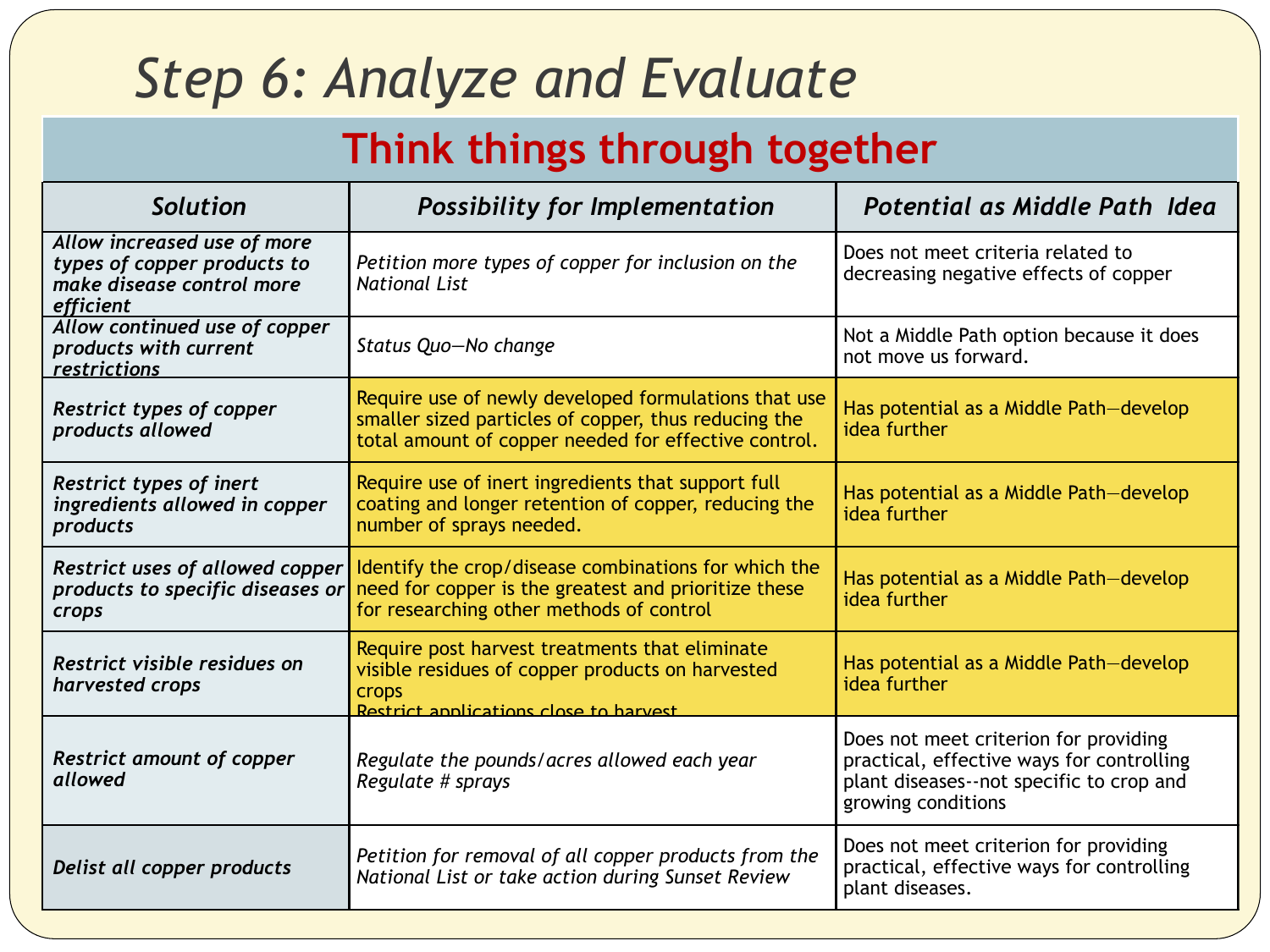### *Step 7: Implement*

**Jump in and try out the solution**

*HINTS:*  •*Split big missions* •*Share the load through partnerships*

- **Regulatory/Policy: Are there brand name materials approved yet that use smaller sized particles. If not, what are the barriers?**
- **Research: What types of inerts can improve the coating and longer retention of copper on plants? Are these inerts suitable for use in organic systems?**
- **Trade Impact Analysis: What organic crops commonly require use of copper for disease control? What diseases require the most use? Is copper a keystone material for any of these crops? Can we estimate the market share differential between current regulations on copper and prohibition of copper?**
- **Poll Farmers: What post harvest treatments might be effective in reducing visible residues of copper products on various crops?**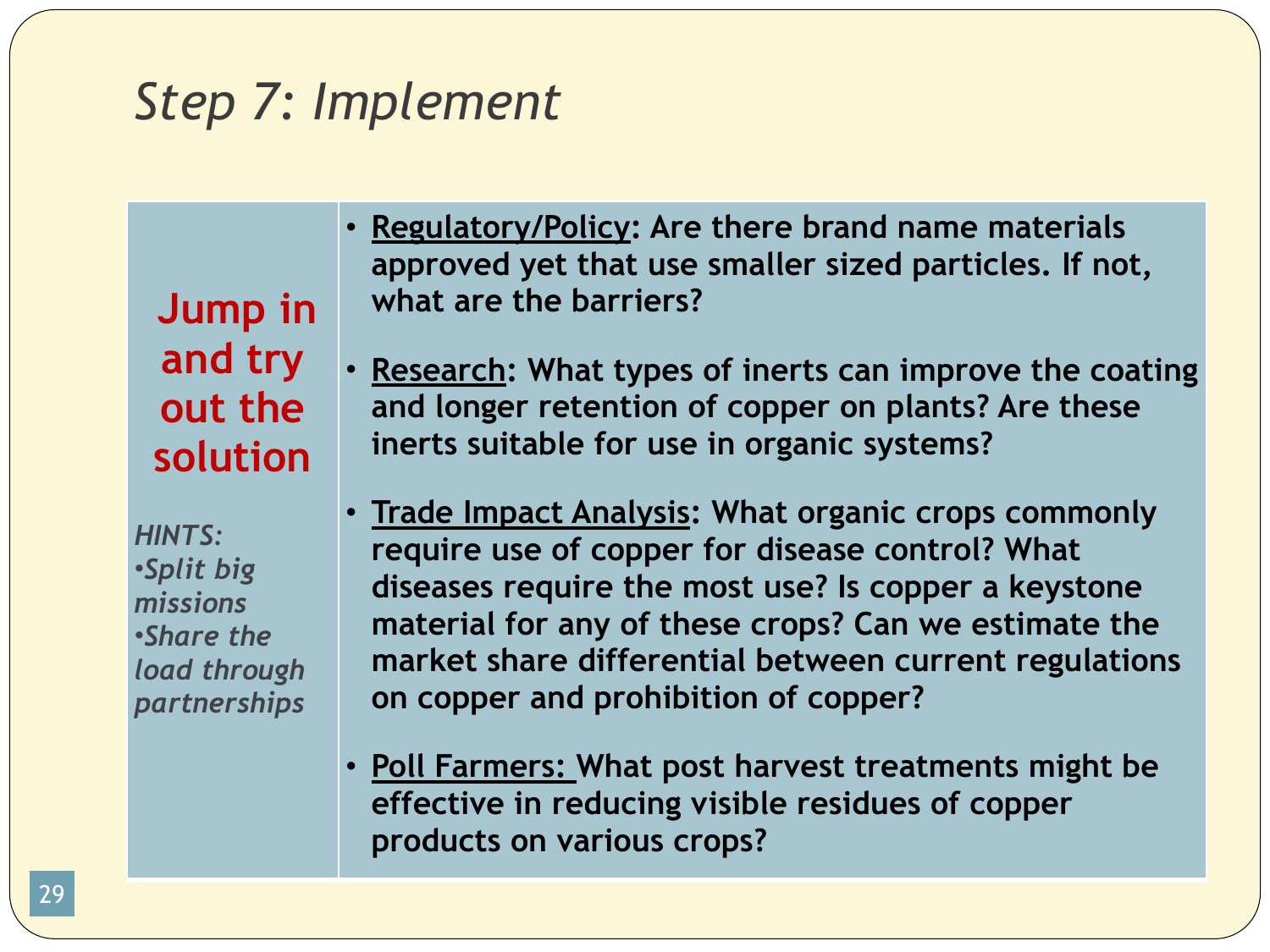## *Step 8: Iterate*

**Repeat in "patient but relentless" fashion** 

*HINTS:*  •*Track progress* •*Rethink the situation* •*Consider new information*

- **Implement new concept(s) first through research in order to minimize impacts on farmers.**
- **Move to field trials and then to extension and education**
- **Once the costs and benefits to all stakeholders are better understood, craft proposed changes to the listings for copper products on the National List.**
- **Petition the NOSB to revise the National List.**
- **Advocate for support of the change to all organic stakeholders.**
- **Present written and oral public comments to NOSB .**

• **Support implementation of the change during** <sup>30</sup>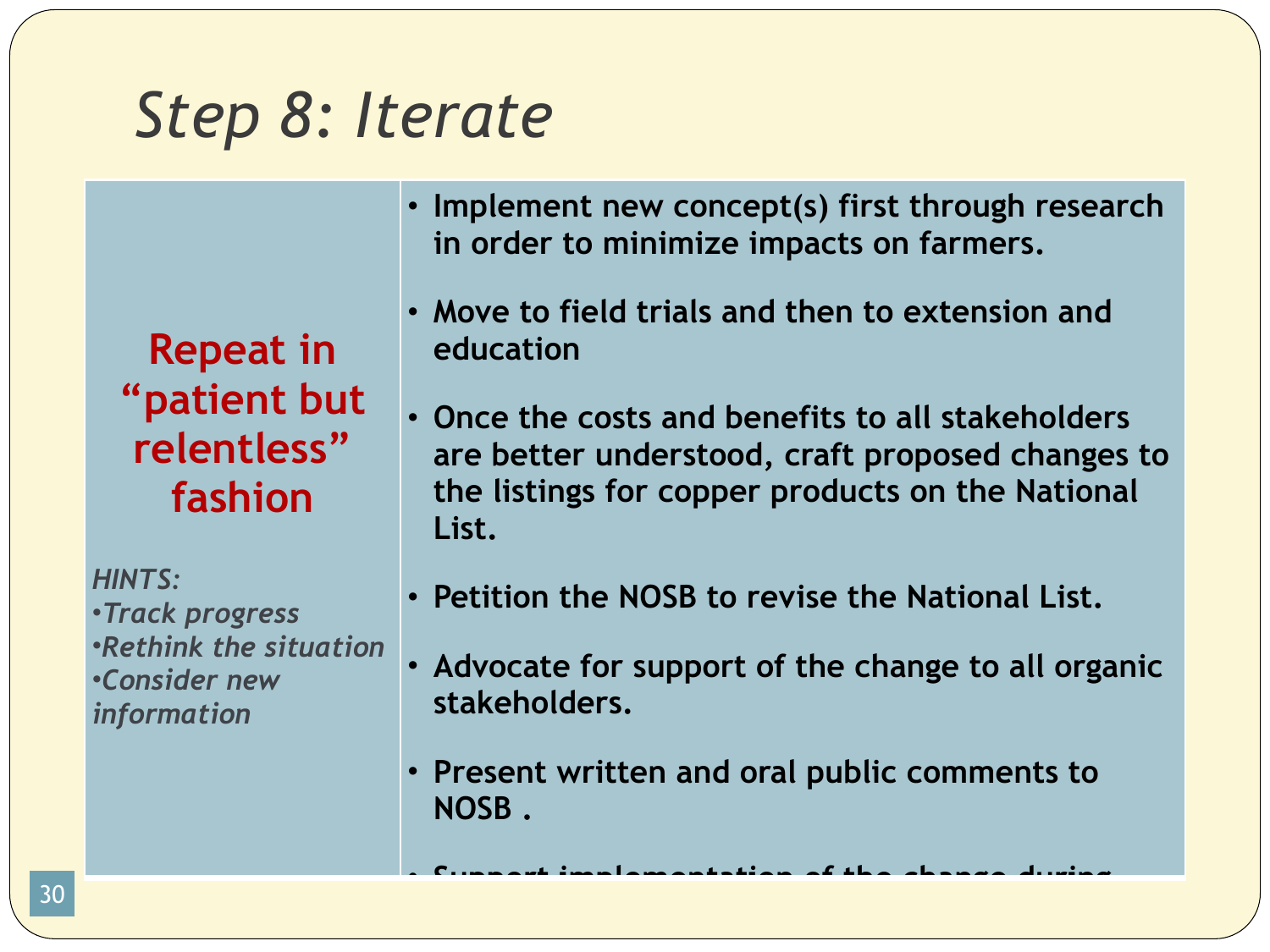# Middle Path: Practicum

#### Hydroponics and Container Production

#### What's in a name? The USDA recently ruled that certain soil-less farming methods TL:DR can continue to be certified organic. **SOIL FARMING** AEROPONICS Crops grown from a When the federal government nutrient-rich mist. **X CAN'T BE CERTIFIED** first began to codify organic standards into law, soil was an **HYDROPONICS** Crops inside soilless important focus of their efforts. greenhouses in trays Some-who feel it was the focus **V CAN BE CERTIFIED** of nutrient solution. -had petitioned the government to limit organic certification to traditional, soil-**AQUAPONICS** Crops grown from based agriculture. nutrient-rich water that **CAN BE CERTIFIED CAN BE CERTIFIED** serves as a fish farm.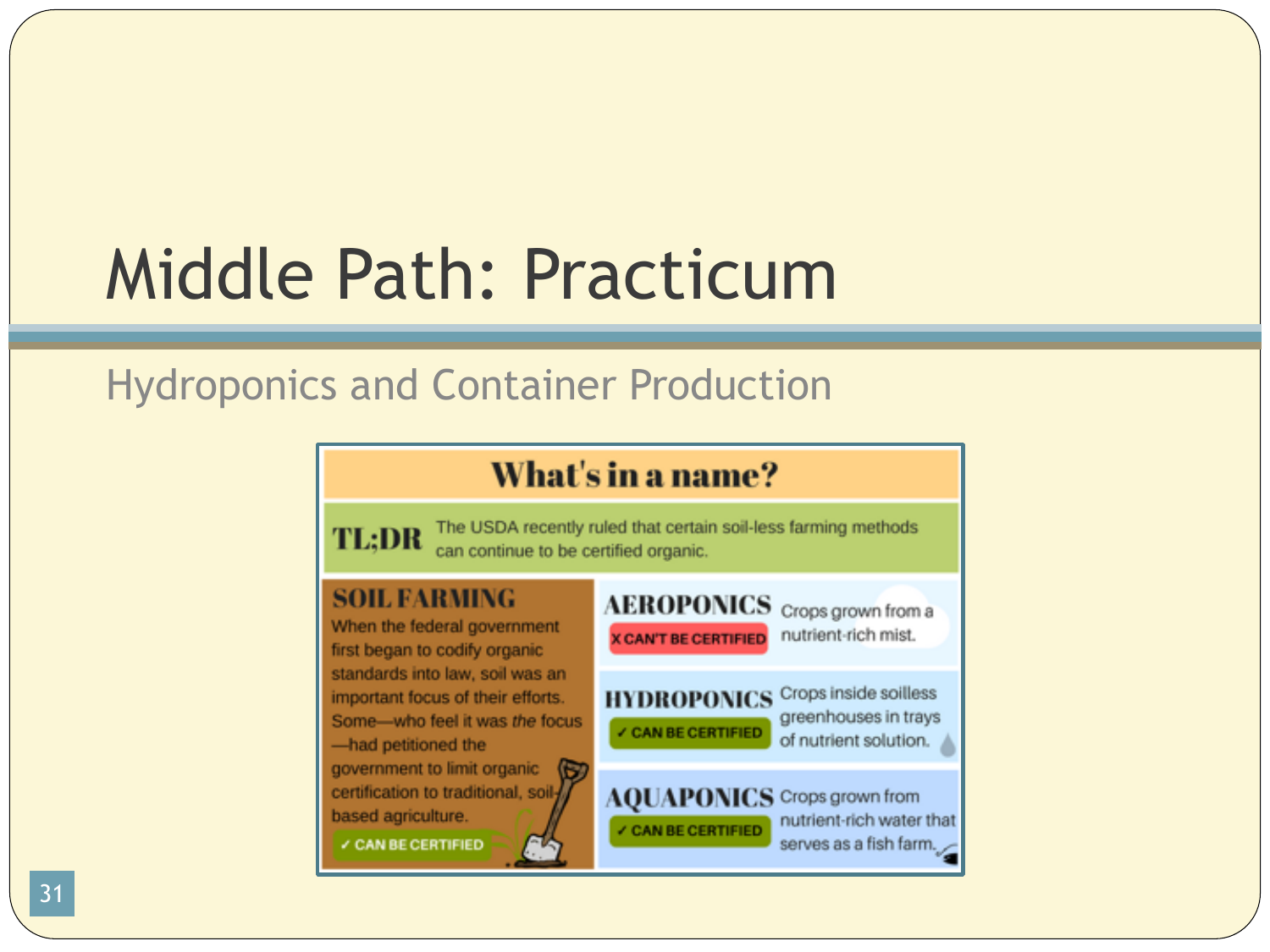### *Step 1: Goal*

*Determine whether participants support the Middle Path* 

*Goal* 

**"Strengthen organic regulatory systems as much as possible while mitigating negative impacts on the trade"**

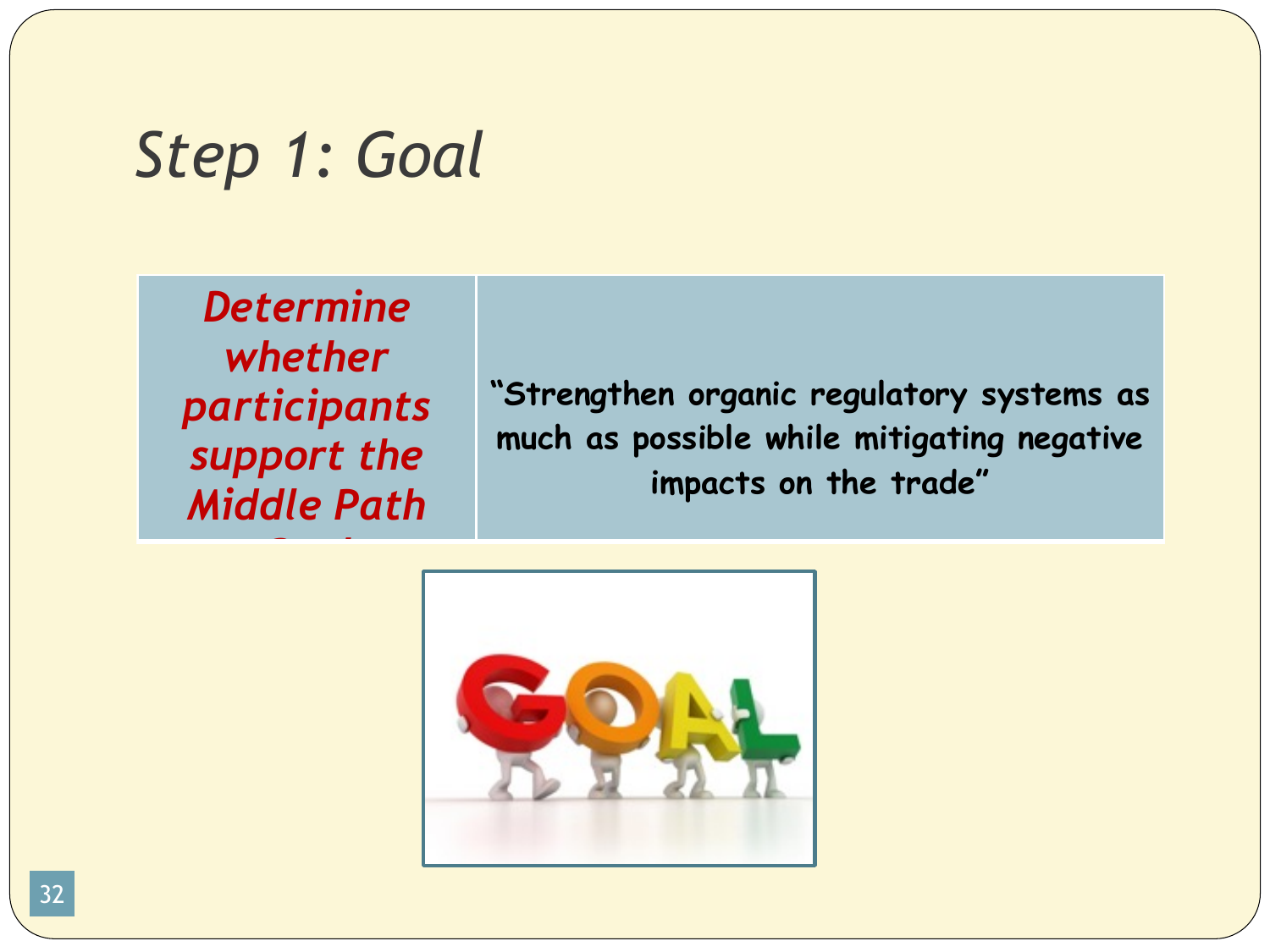# *Step 2: Background*

• **NOSB has made multiple recommendations without coming to a conclusion**

*most important the situation*

*HINTS:*  •*Use bullet points or mind map* •*Cover all stakeholder viewpoints*

- *Describe the*  **Certifiers interpreted NOP Guidance as allowing certification of fruits and veggies grown in systems that are not based in soil**
- *elements of*  **NOP asked NOSB for guidance on specific issues prior to setting a regulation**
	- **Scores of operations already certified**
	- **Product fills an important niche in the marketplace but competes with soil-grown products**
	- **NOP asked NOSB for guidance on specific issues prior to setting a regulation**
	- **Stakeholders have different opinions about whether hydroponic and container production should be eligible for certification**
	- **?**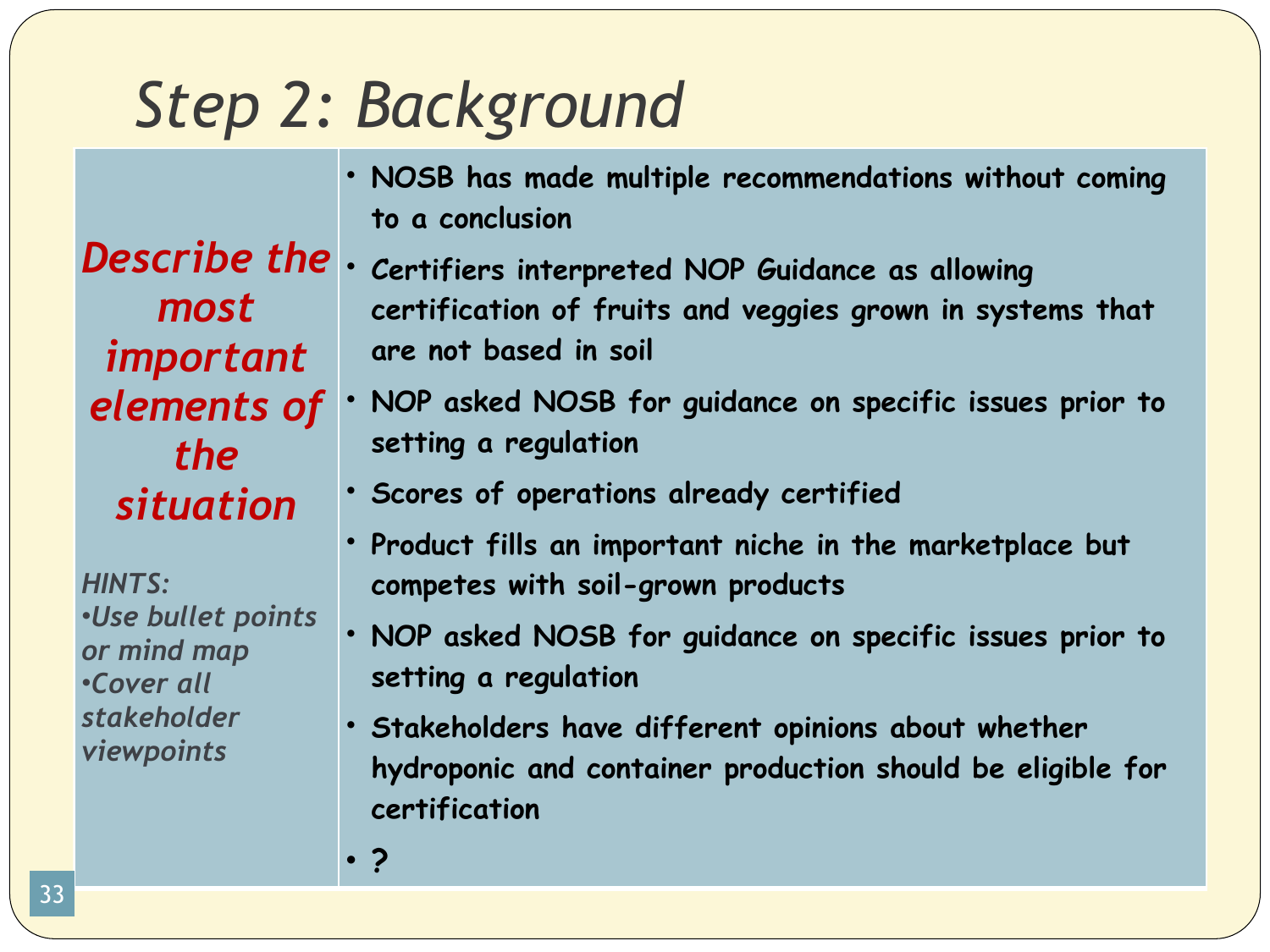### *Step 3: Problem*

**State the problem as a question, phrasing it as succinctly as possible**

**Should aeroponic, hydroponic, aquaponic and/or container production be included within the NOP's scope of organic certification?**

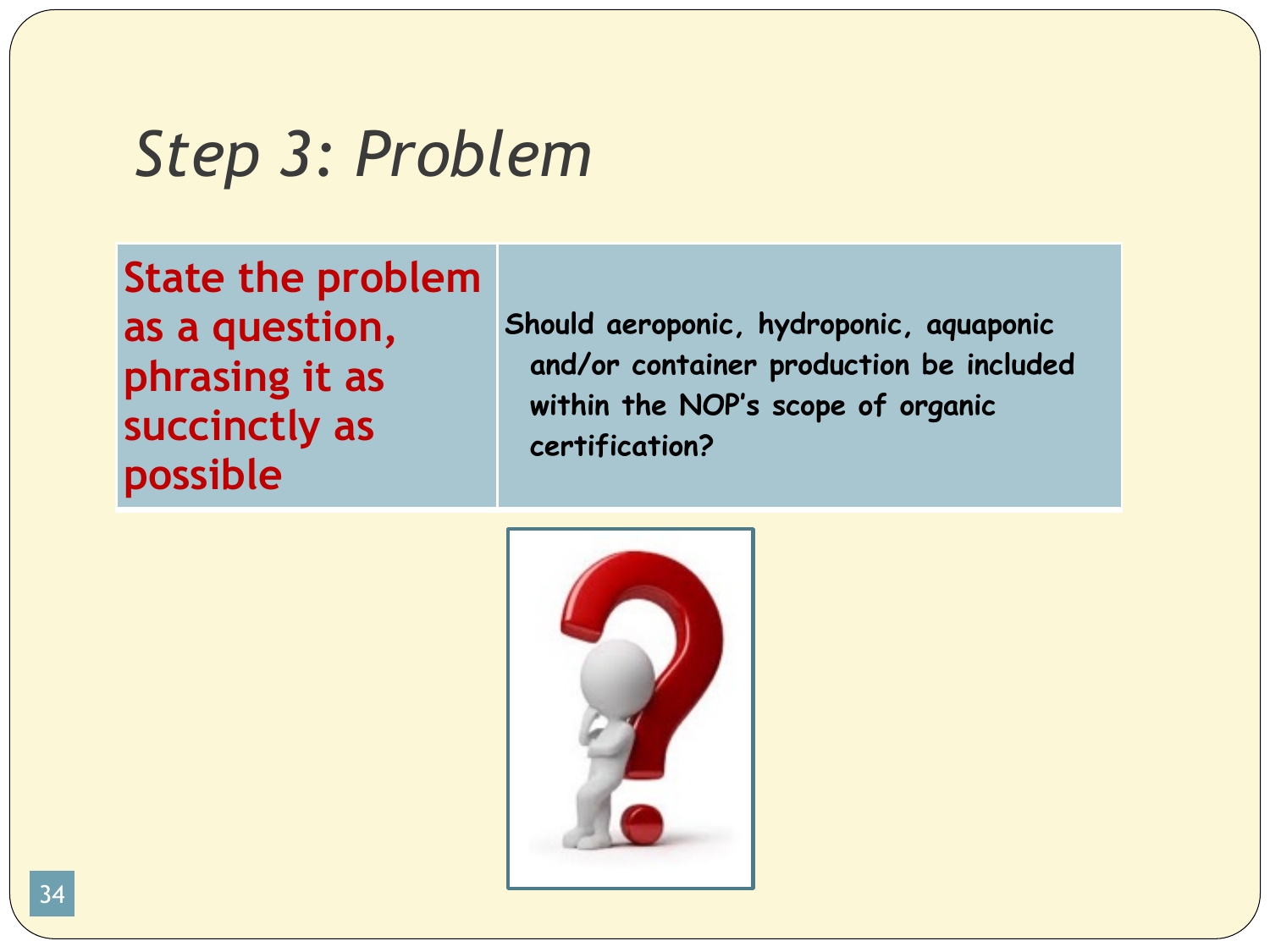## *Step 4: Criteria*

**Agree on criteria for judging toward the Middle Path Goal**

*HINT:*  •*Think about practical verification methods*

- **Organic principles**
- **Prior regulatory positions by NOSB and NOP**
- **Impact on equivalency agreements for import/export**
- **forward motion Fair treatment of operations already certified**
	- **Acceptability to consumers**
	- **?**
		- **?**
	- **?**

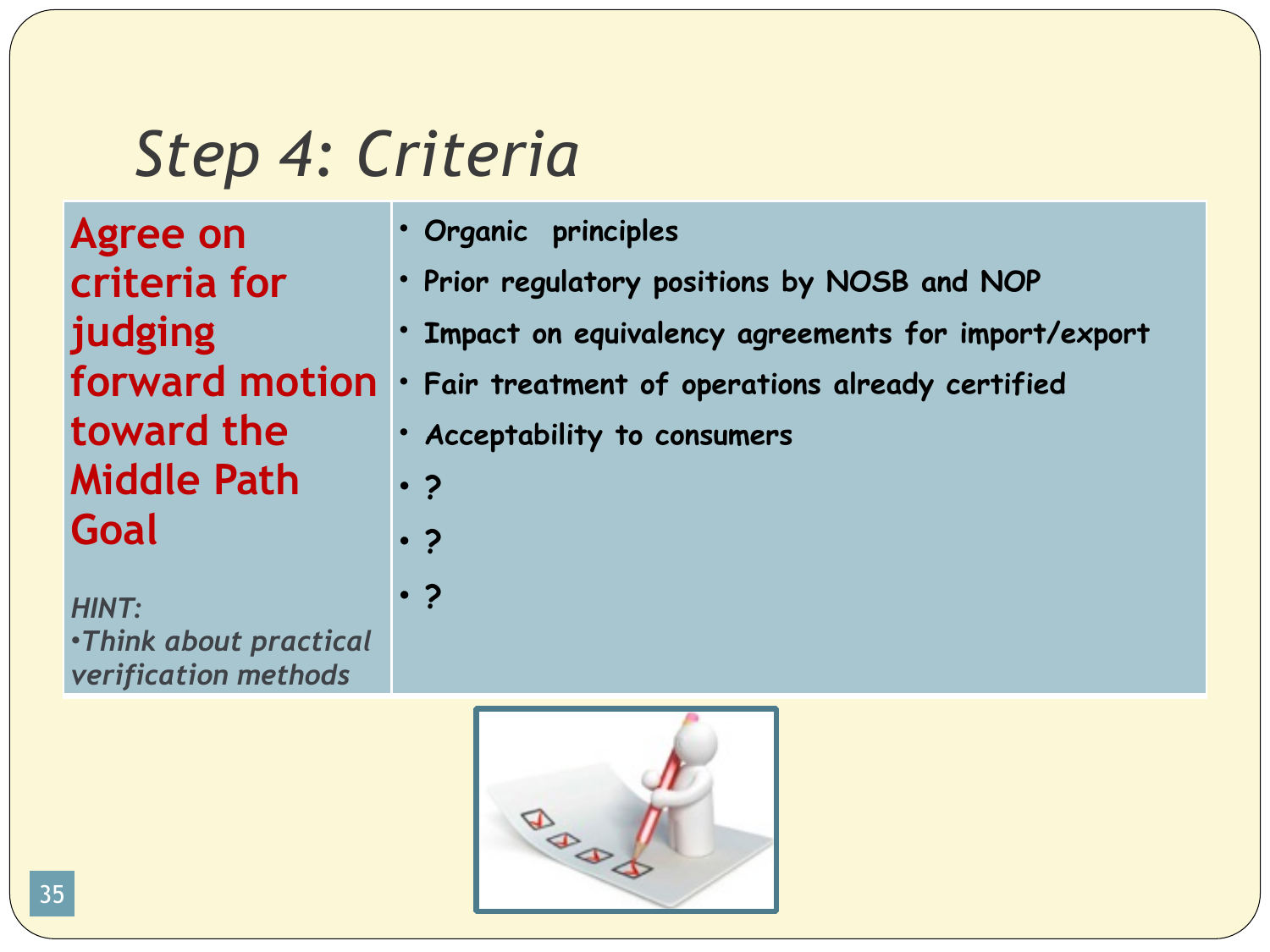# *Step 5: Solutions*

| <b>Brainstorm as</b>                            | . Only soil-based operations may be certified |
|-------------------------------------------------|-----------------------------------------------|
| many solutions   .?                             |                                               |
| as possible                                     | $\cdot$ ?                                     |
| <b>HINTS:</b>                                   | $\cdot$ ?                                     |
| .Look at problem from                           | $\cdot$ ?                                     |
| all vantage points<br><b>.Explore different</b> | $\cdot$ ?                                     |
| methods for moving                              | $\cdot$ ?                                     |
| forward                                         | Aeroponic, aquaponic, hydroponic and          |

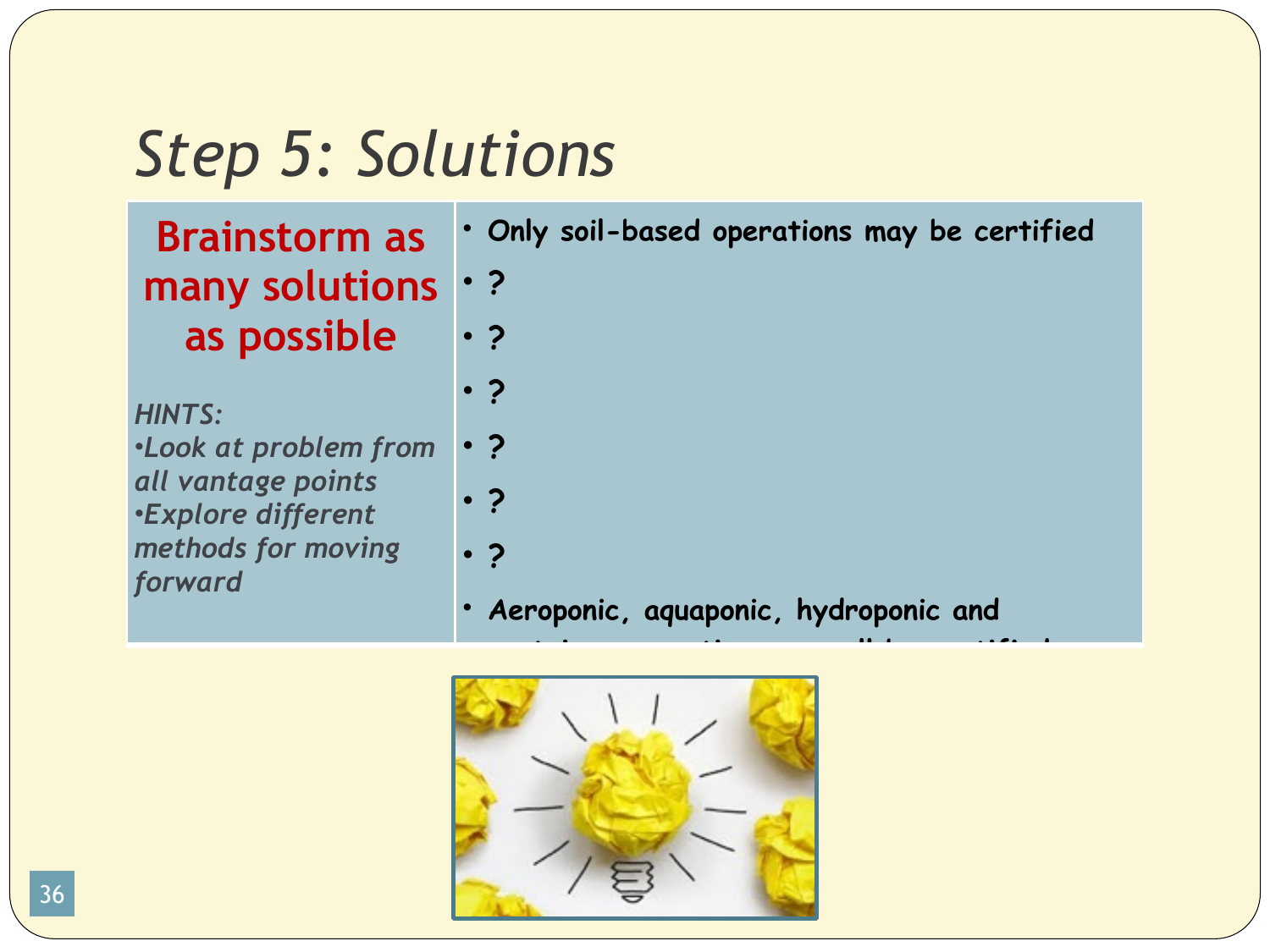### *Step 6: Analyze and Evaluate*

#### **Think things through together**

| Solution                                                                   | Possibility for Implementation | Potential as Middle Path Idea |
|----------------------------------------------------------------------------|--------------------------------|-------------------------------|
| Only soil-based operations<br>may be certified                             |                                |                               |
| $\ddot{\phantom{0}}$                                                       |                                |                               |
| ?                                                                          |                                |                               |
| $\ddot{\phantom{0}}$                                                       |                                |                               |
| ?                                                                          |                                |                               |
| ?                                                                          |                                |                               |
| ?                                                                          |                                |                               |
| Aeroponic, aquaponic,<br>37 droponic and container<br>Perations may all be |                                |                               |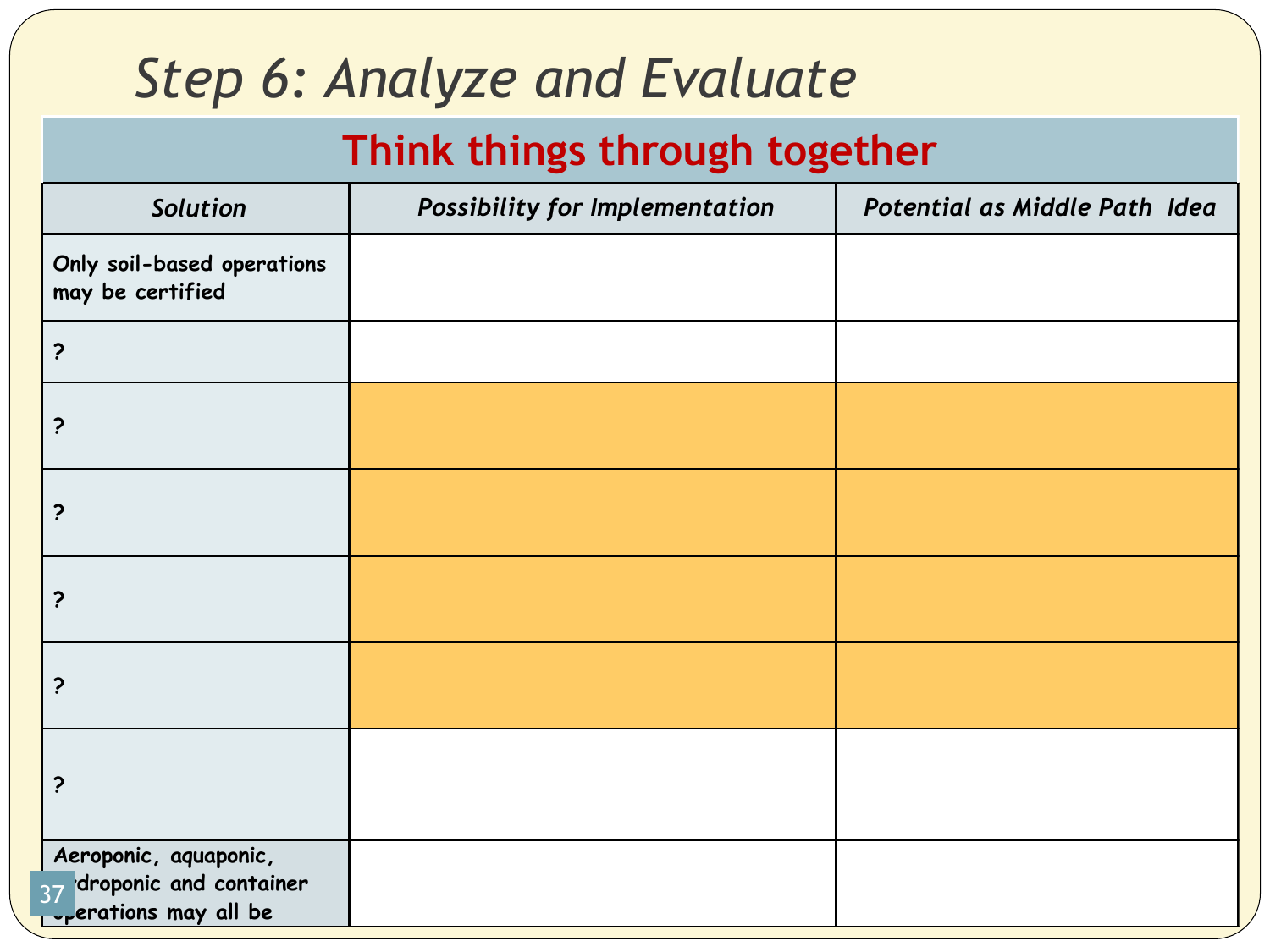### *Step 7: Implement*

**Jump in and try out the solution**

*HINTS:*  •*Split big missions* •*Share the load through partnership s*

• **?**

• **?**

• **?**

- **Research: What attitudes do organic consumers have toward ponic and container products? Appreciate availability in the off-season? Would avoid them if the could? Not important?**
- **Trade Impact Analysis: Impacts to operations losing organic certification? Downstream impacts to distributors and retailers?**
- **Research—Elements of Compromise : Labeling? Definition of terms? Grandfathering existing certifications?**
- **Research—Other Impacts: Changes to OFPA? Will certifiers take action?**

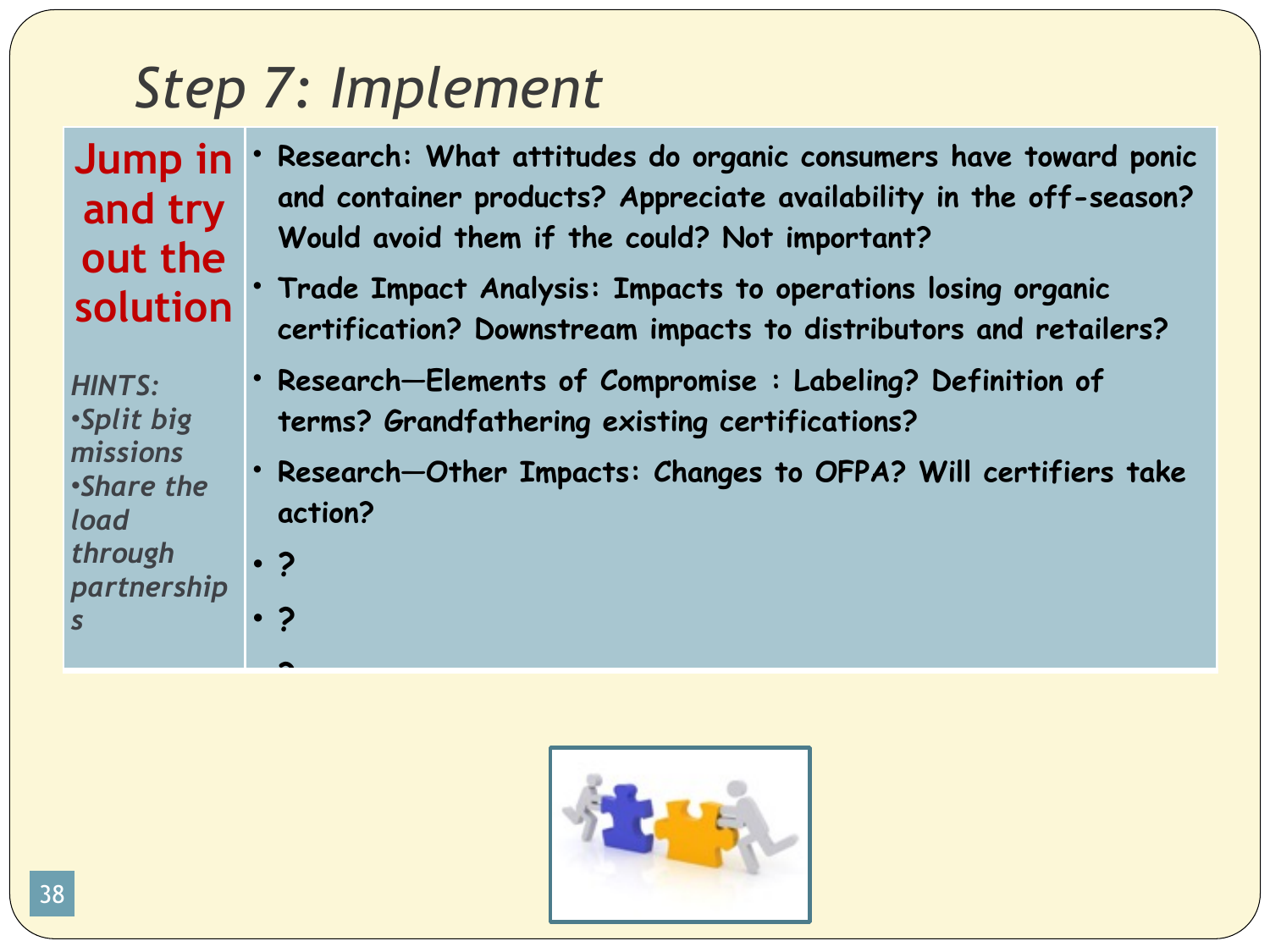### *Step 8: Iterate*

**Repeat in "patient but relentless" fashion**

*HINTS:*  •*Track progress* •*Rethink the situation* •*Consider new information*

- **Keep abreast of NOSB positions and submit comments for every meeting**
- **Discuss with peers**
- **Engage in discussion with other stakeholders**
- **Develop and propose new concepts**
- **?**

• **?**

• **?**